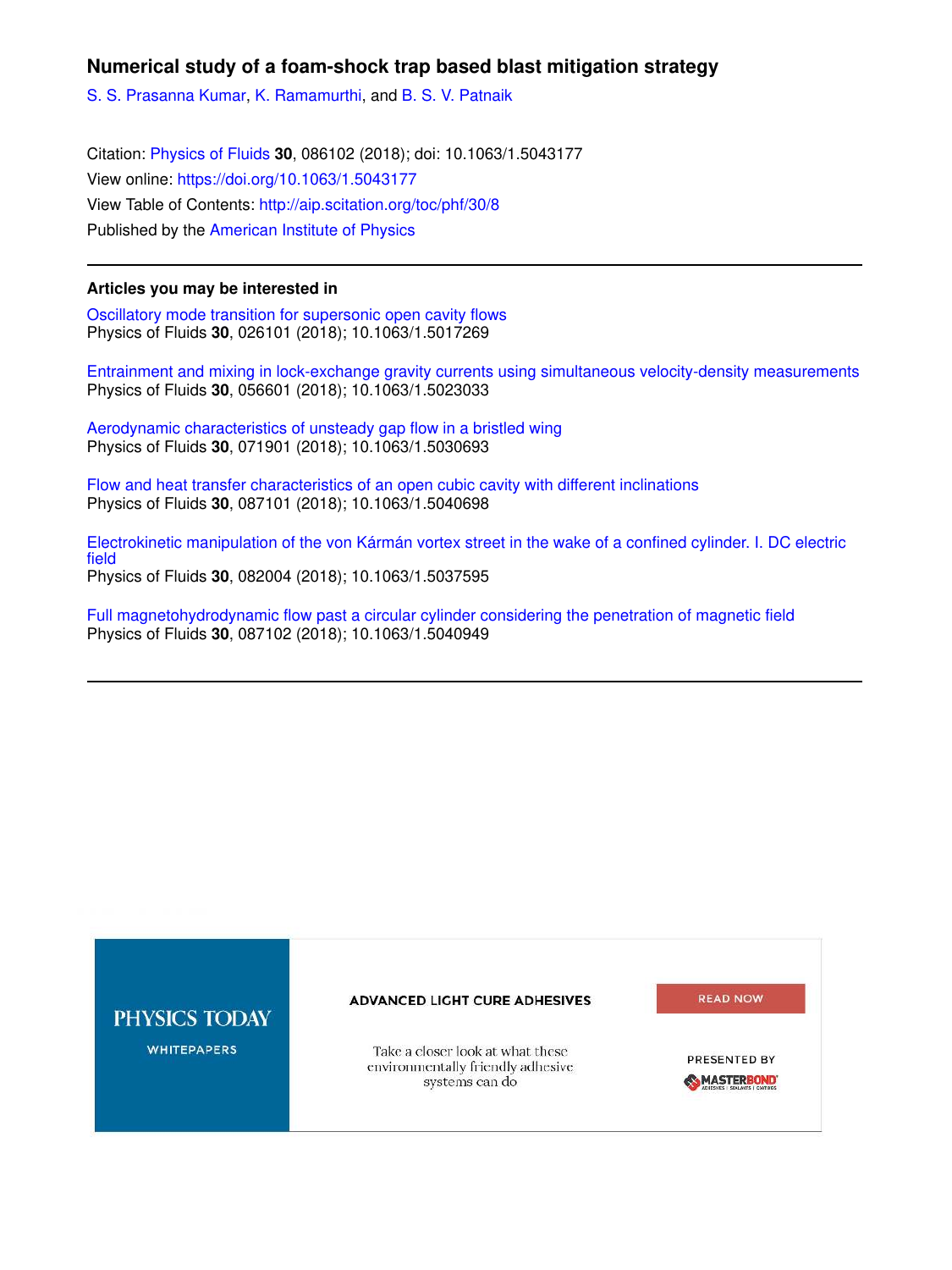

# **Numerical study of a foam-shock trap based blast mitigation strategy**

S. S. Prasanna Kumar,<sup>1</sup> K. Ramamurthi,<sup>2</sup> and B. S. V. Patnaik<sup>1,a)</sup>

<sup>1</sup>*Department of Applied Mechanics, Indian Institute of Technology Madras, Chennai 600036, India* <sup>2</sup>*Department of Mechanical Engineering, Indian Institute of Technology, Chennai 600036, India*

(Received 6 June 2018; accepted 11 August 2018; published online 28 August 2018)

Blast mitigation using various types of foams is of interest to practitioners for the safe design of structures. Experimental and numerical studies have demonstrated the beneficial effects of different foam materials when used as protective soft coatings. However, under certain blast loading conditions and foam dimensions, the load experienced by the target/protected structure was found to be much higher in the presence of foam than in its absence. In this study, a mechanism based on geometric means known as shock trap is used along with foam as a preventive measure against shock amplification. A shock trap is a special arrangement of rigid obstacles with an air gap, designed to offer a tortuous flow path. To analyze the proposed foam-shock trap combination, a popular Lagrangian based Smoothed Particle Hydrodynamics (SPH) is employed. A novel solid wall boundary modeling technique called skew gradient wall boundary treatment is also built into the SPH solver. The material discontinuity is handled by a multimass correction strategy. The blast wave mitigation characteristics of the proposed approach are evaluated using two different foam materials, namely, wet aqueous foam and polystyrene foam. From detailed simulations, it was observed that undesirable shock enhancement effect of foams was found to be completely suppressed by combining it with the shock trap mechanism. The proposed foam shock trap combination significantly reduces the peak load and impulse experienced by the target structure. *Published by AIP Publishing.* https://doi.org/10.1063/1.5043177

## **I. INTRODUCTION**

Blast waves have a detrimental influence on structures and their mitigation is of practical interest. A comprehensive review of the blast mitigation methods can be found in the work of Igra *et al.*<sup>1</sup> and Britan *et al.*<sup>2</sup> Most Blast Wave Mitigation (BWM) strategies either employ deformable protective layers that dissipate/absorb energy or tend to reflect the wave. In the former class of methods, studies have shown that foam based barrier structures are highly effective in attenuating shocks. $3-8$ In particular, aqueous foams $3,9,10$  and polymer based foams such as polyether foam, $11$  polyurethane foam, $4$  polyethylene foam, $^{12}$  polystyrene, $^{13}$  etc., have gained prominence. In general, foams have attractive attributes such as (i) light weight, (ii) high strength to weight ratio, (iii) low cost and ready availability, (iv) tailorable material properties such as density, porosity, etc., (v) superior energy absorption capability, etc. However, in a number of experiments it was observed that, under some conditions, foams are counterproductive to their original objective as they cause *shock enhancement or amplification* of the loads. Under certain test conditions, the load exerted was found to be much higher than the value measured without the layer of foam. In the context of blast protection using foams, this effect is highly undesirable and is typically found in configurations which allow free compaction of the foam material against the protected structure. Although the dynamical processes leading to this effect are not completely understood, studies have shown that shock amplification can be avoided by increasing the thickness of the foam material beyond a

certain critical value. A comprehensive review of the various studies that reported this effect can be found in the work of Zhu *et al.*<sup>14</sup>

In foam-based approaches, the predominant mode of attenuation is through an *absorptive mechanism*, in which the incident energy of the blast wave is dissipated through plastic deformation. This is different from the use of water wall,  $^{15}$  concrete wall,<sup>16</sup> perforated plates,<sup>17</sup> steel meshes,<sup>18</sup> array of rigid obstacles, $19,20$  etc. which redirect the energy of the blast wave away from the protected structure, exemplifying the *reflective mechanism* of blast mitigation. Among these approaches, a particular method known as shock-trapping, introduced by Skews *et al.*, $^{21}$  is of interest in the present study. A specific arrangement of wedge shaped obstacles placed along the path of the shock wave facilitates a less resistive entry than the exit. The flow path past these obstacles is designed such that stronger reflection coupled with vortex generation dissipates the energy of the blast wave. Later, Chaudhuri *et al.*<sup>22</sup> have suggested an improved shock trap by modifying the arrangement, which in turn provided better attenuation of shock waves.

In the present study, we first simulate the conditions for which the foam mitigates the blast wave. The reflected shock from the restricted motion of the rear surface of the foam or compaction as it were is necessary to be dissipated for adequate mitigation and is explored with using shock traps. We thereafter investigate the effectiveness of using a combination of foam and shock trap in protecting the target structure. In particular, we study the influence of shock trap setup on the shock enhancement effect due to foam compaction. The analyses are carried out numerically using Smoothed Particle Hydrodynamics (SPH) simulations. The outline of the paper

a)Electronic mail: bsvp@iitm.ac.in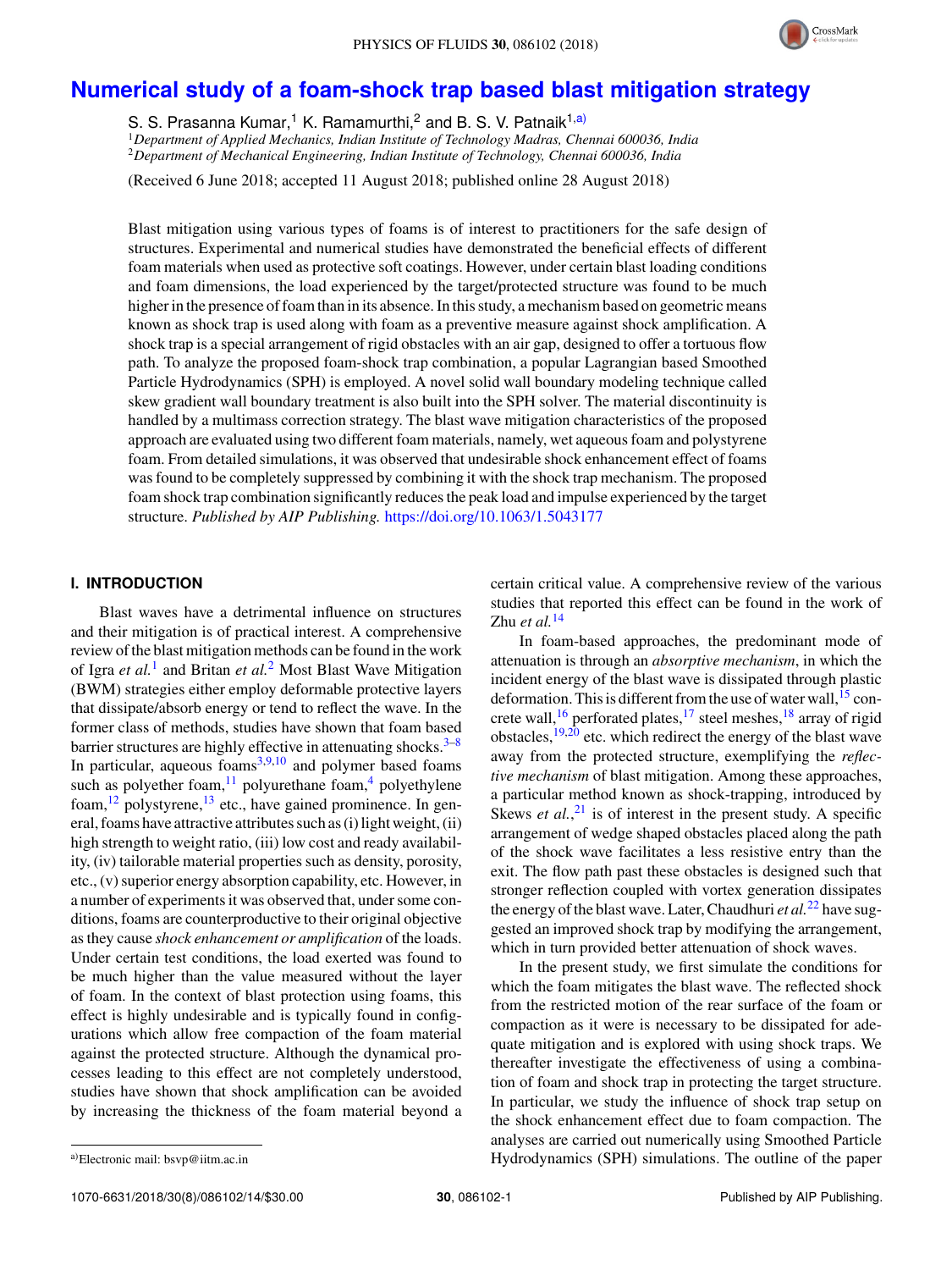is as follows: in Sec.  $II$ , the governing SPH equations are presented, along with the solution algorithm and the material model used for different foams. In Sec. III, the validation studies are presented. The problem domain with initial and boundary conditions is described in Sec. IV. The results of the simulations are discussed in Sec. V. Finally, the paper ends with a brief summary and conclusions.

## **II. GOVERNING EQUATIONS AND METHOD OF SOLUTION**

The propagation of waves in different medium can be described using the unsteady, inviscid, conservation equations (1),

$$
\frac{D\rho}{Dt} = -\rho \nabla \cdot \mathbf{v},\qquad(1a)
$$

$$
\frac{D\mathbf{v}}{Dt} = -\frac{\nabla p}{\rho},\tag{1b}
$$

$$
\frac{Du}{Dt} = -\frac{p}{\rho}\nabla \cdot \mathbf{v}.\tag{1c}
$$

Here,  $\frac{D}{Dt}$  is the material derivative and  $\rho$ ,  $p$ ,  $u$ , and **v** represents the density, pressure, specific internal energy, and velocity vector, respectively.

## **A. SPH equations of motion**

SPH is a mesh-free, Lagrangian, particle based numerical framework used for solving a wide range of engineering problems.<sup>23</sup> In the SPH methodology, the discrete form of the governing PDEs is obtained using either the variational principles or kernel interpolation theory. The former is always preferred as it provides a set of equations which is unique, Galilean invariant, and, in particular, conservative. A detailed derivation and discussion of the SPH theory can be found in Refs. 24 and 25. For the present study, the discretised equations of motion are as follows:

$$
\rho_i = \frac{m_i}{V_i}, \ \ V_i = \frac{1}{\sum_j W_{ij}(r_{ij}, h_i)},\tag{2}
$$

$$
\frac{D\mathbf{v}_i}{Dt} = -\frac{1}{m_i} \sum_j \left( \frac{p_j V_j^2}{\tilde{\Omega}_j} \nabla_i W(r_{ij}, h_j) + \frac{p_i V_i^2}{\tilde{\Omega}_i} \nabla_i W(r_{ij}, h_i) \right),\tag{3}
$$

$$
\frac{D u_i}{D t} = \frac{p_i}{\rho_i^2} \frac{m_i}{\tilde{\Omega}} \sum_j \mathbf{v}_{ij} \cdot \nabla_i W(r_{ij}, h_j).
$$
 (4)

In the above equation, *m*,*V*, and *h* denote the mass, volume, and smoothing length of the particles, respectively, *W* is the kernel function,  $r_{ij}$  is the inter-particle distance,  $\nabla_i W_{ij}$  is the gradient of the kernel function, and  $\tilde{\Omega}_i$  is a *correction* term accounting for the adaptive smoothing length defined as follows:

$$
\tilde{\Omega}_i \equiv 1 - m_i \frac{\partial h_i}{\partial \rho_i} \sum_j \frac{\partial W(h_i)}{\partial h}.
$$
 (5)

An artificial viscosity term  $(6)$  is added to the discrete form of the momentum equation  $(3)$ , to ensure proper resolution of shocks in compressible flow simulations. The artificial viscosity term prevents inter-particle penetration in the case of high speed, convergent flows and also serves to suppress any non-physical noise in the solution,

$$
\dot{\mathbf{v}}_{diss,i} = \sum \frac{m_j}{\bar{\rho}_{ij}} \bar{\alpha}_{ij} v_{ij}^{sig,v} \mathbf{v}_{ij} \cdot \hat{\mathbf{x}}_{ij} \overline{\nabla_i W_{ij}},
$$
(6)

$$
v_{ij}^{sig,v} = \begin{cases} 0.5(c_i + c_j - \beta \mathbf{v}_{ij} \cdot \hat{\mathbf{x}}_{ij}) & \text{if } \mathbf{v}_{ij} \cdot \hat{\mathbf{x}}_{ij} < 0\\ 0 & \text{otherwise.} \end{cases}
$$
(7)

In Eq.  $(6)$ ,  $\alpha$  is a variable coefficient that controls the amount of dissipation,  $v^{sig,v}$  is the signal velocity calculated based on the sound speed (*c*) and relative velocity of an interacting particle pair, and  $\nabla_i W_{ij}$  represents the arithmetic average  $0.5\{\nabla_i W(r_{ij}, h_i) + \nabla_i W(r_{ij}, h_j)\}$ . The additional parameter  $\beta$  is set as 2.0 following the work of Price.<sup>26</sup> Any quantity, say, velocity  $\mathbf{v}_{ij}$  represents  $(\mathbf{v}_i - \mathbf{v}_j)$  and the quantity  $\bar{\mathbf{v}}_{ij}$  represents the average  $0.5(\mathbf{v}_i + \mathbf{v}_j)$ . Similar notation applies for other variables.

For compressible flows involving large viscous heating, the artificial heat conduction term [the second term in Eq. (8)] is added to the thermal energy evolution equation. For the current study, we use the form proposed by  $Price<sup>26</sup>$  as follows:

$$
\dot{u}_{diss,i} = \sum_{j} \frac{m_j}{\bar{\rho}_{ij}} \left\{ -0.5 \bar{\alpha}_{ij} v_{ij}^{sig,v} \left( \mathbf{v}_{ij} \cdot \hat{\mathbf{x}}_{ij} \right)^2 + \bar{\kappa}_{ij} u_{ij} v_{ij}^{sig,u} \right\} \hat{\mathbf{x}}_{ij} \cdot \overline{\nabla_i W_{ij}}.
$$
\n(8)

In Eq. (8),  $\kappa$  is a control parameter and  $v^{sig,u}$  is the signal velocity defined as  $v_{ij}^{sig,u} = \sqrt{\frac{|p_{ij}|}{\bar{\rho}_{ij}}}$ .

It should be pointed out that the artificial viscosity and conductivity terms are required only in the shocked regions. To achieve this selective usage, the technique introduced by Cullen and Dehnen<sup>28</sup> is implemented to adapt the control parameters  $\alpha$  and  $\kappa$ . The particle's value of  $\alpha$  is set as

$$
\alpha_{loc,i} = \alpha_{max} \frac{h_i^2 A_i}{h_i^2 A_i + \epsilon_\alpha v_{sig,i}^2},\tag{9}
$$

where  $A_i$  is calculated as

$$
A_i = \zeta_i \max(-\dot{\nabla} \cdot \mathbf{v}_i, 0)
$$
 (10)

and the signal velocity v*sig*,*<sup>i</sup>* is calculated as

$$
v_{sig,i} = \max_{|\mathbf{x}_{ij}| \leq h_i} (\bar{c}_{ij} - \min\big(0, \mathbf{v}_{ij}.\hat{\mathbf{x}}_{ij}\big)\big).
$$
 (11)

If  $\alpha_{loc,i}$  is higher than the particle's previous value, then  $\alpha_{loc,i}$ is set as the  $\alpha_i$ . Otherwise,  $\alpha$  is relaxed as follows:

$$
\dot{\alpha_i} = \frac{\alpha_{loc,i} - \alpha_i}{\tau_i}, \quad \tau_i = \frac{h_i}{0.05v_{sig,i}}.\tag{12}
$$

For the present simulations,  $\alpha_{max}$  is set as 2.5 based on the benchmark problems presented by Cullen and Dehnen<sup>28</sup> for strong shocks. The limiter quantity  $\zeta$  is required to reduce false detection (see Ref. 27 for more details). To limit the action of artificial heat conductivity around regions of jump discontinuity, an approach similar to the artificial viscosity is followed for adapting the value of  $\kappa$  as

$$
\kappa_{loc,i} = \kappa_{max} \frac{h_i^2 A_i}{h_i^2 A_i + \epsilon_{\kappa} v_{sig,i}^2},
$$
\n(13)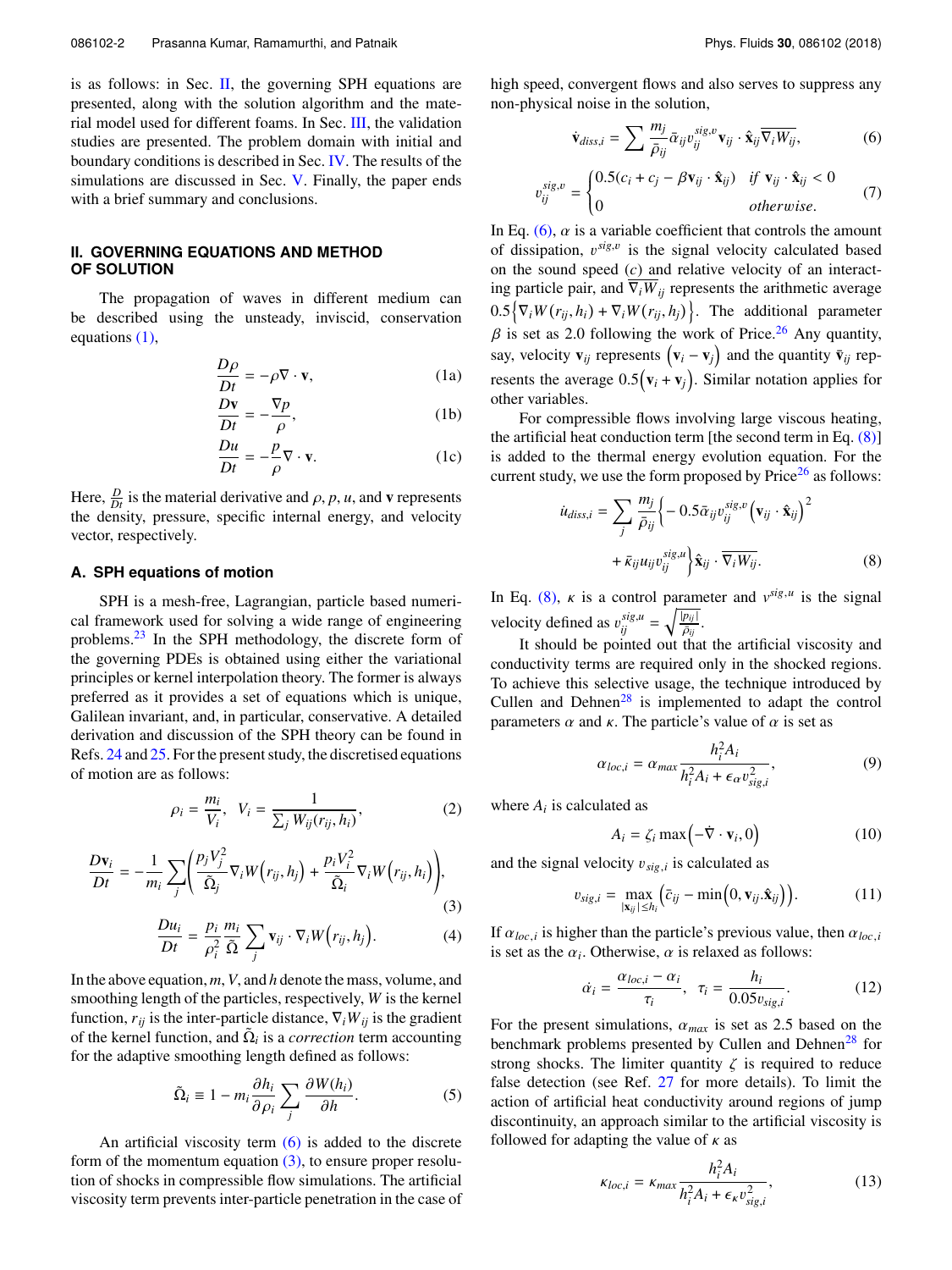where

$$
A_i = \max\left\{\frac{-R_i|\dot{\nabla}u_i|}{\sqrt{u_i}}, 0\right\}, \quad |\dot{\nabla}u_i| = \frac{|\nabla u_i|^n - |\nabla u_i|^{n-1}}{\Delta t}.
$$
 (14)

If the value of  $\kappa_{loc,i}$  is less than its previous value, it is relaxed according to

$$
\dot{\kappa}_i = \frac{\kappa_{loc,i} - \kappa_i}{\tau_i} \quad , \quad \tau_i = \frac{h_i}{0.05 v_{sig,i}}. \tag{15}
$$

Appropriate Equations of State (EoS) for different materials are presented under material modeling.

## **B. Material modeling**

## *1. Air*

Air is assumed to be a perfect gas with the adiabatic index  $\gamma_a = 1.4$ . The equation of state is

$$
p_a = (\gamma_a - 1)\rho_a u_a. \tag{16}
$$

Setting  $\rho_0 = 1$  kg/m<sup>3</sup> and  $p_0 = 1 \times 10^5$  Pa, the value of specific acoustic impedance  $z_0 = \rho_0 c_0$  for air is 374.16 Pa s/m. Here, subscript "0" denotes the values at standard ambient conditions.

#### *2. Explosive products*

The gaseous products of an explosive material are modeled using the Jones-Wilkins-Lee Equation of State (JWL-EoS) as follows:

$$
p = A \left( 1 - \frac{\omega v}{r_1} \right) \exp \left( \frac{-r_1}{v} \right) + B \left( 1 - \frac{\omega v}{r_2} \right) \exp \left( \frac{-r_2}{v} \right)
$$

$$
+ \omega v \rho_e u, \quad v = \frac{\rho}{\rho_e},\tag{17}
$$

where *A*, *B*,  $r_1$ ,  $r_2$ , and  $\omega$  are the constants depending on the type of explosive employed,  $\rho_e$  and  $E_0$  are the density and energy of the un-reacted explosive, respectively, and *D* is the detonation velocity. The JWL-EoS parameters for pentolite is presented in Table I. The detonation process of the explosive is modeled using the programmed burn algorithm.<sup>29</sup>

## *3. Foamed polystyrene*

In the present study, an equation of state  $(18)$  based on the stiffened gas approach, proposed by Sugiyama *et al.*, <sup>13</sup> is used for modeling polystyrene foam,

$$
p = (\gamma_s - 1)\rho u - \gamma_s b. \tag{18}
$$

In Eq. (18), the value of  $\gamma_s$  and *b* is set as 1.8 and 2.07  $\times$  10<sup>6</sup>, respectively.<sup>13</sup> The values of density and acoustic speed for the polystyrene foam are  $\rho_f = 35 \text{ kg/m}^3$  and  $c_f = 336.9 \text{ m/s}$ , respectively, $13$  and therefore, its specific acoustic impedance is  $1.18 \times 10^4$  Pa s/m.

#### *4. Wet aqueous foam*

For modeling wet aqueous foams, the pseudo-gas approach used by Sembian *et al.*<sup>3</sup> is followed. Assuming foam to be a homogeneous mixture of air and water, the density of the foam is calculated based on the rule of mixtures as

$$
\rho_f = (1 - \alpha_f)\rho_a + \alpha_f \rho_w, \qquad (19)
$$

where  $\rho_f$ ,  $\rho_w$ , and  $\rho_a$  denote the density of foam, water, and air, respectively, and  $\alpha_f$  is the volume fraction defined as

$$
\alpha_f = \frac{V_w}{V_a + V_w}.\tag{20}
$$

Here,  $V_w$  and  $V_a$  denote the volume of water and air in the foam, respectively. The pressure of the foam particles is calculated using the Nobel-Abel equation of state,

$$
p_f = \frac{(\gamma_f - 1)\rho_f u_f}{1 - \alpha_f}.\tag{21}
$$

In Eq. (21), the specific heat ratio for the foam ( $\gamma_f$ ) is obtained as

$$
\frac{1}{\gamma_f - 1} = \frac{\alpha_f}{\gamma_w - 1} + \frac{1 - \alpha_f}{\gamma_a - 1}.
$$
 (22)

Setting  $\alpha = 0.1$ ,  $\rho_{water} = 1000 \text{ kg/m}^3$ ,  $\rho_{air} = 1 \text{ kg/m}^3$ ,  $\gamma_{water}$  = 7, and  $\gamma_{air}$  = 1.4, we get  $\rho_f$  = 100.9 kg/m<sup>3</sup> and  $\gamma_f$  = 1.44. With acoustic speed in the aqueous foam  $c_f$  = 36 m/s, the specific acoustic impedance value is  $3.63 \times 10^3$  Pa s/m.

## **C. Material interface treatment**

Numerical analysis of foam-based BWM using the SPH methodology requires multimass particle setup (particles of different materials have different values of mass). However, the existing SPH formulations suffer from numerical errors around the contact discontinuities (CD) due to the multimass particle setup. Therefore, a multimass correction procedure proposed by Prasanna Kumar *et al.*<sup>30</sup> is implemented to accurately resolve the material interfaces. The exchange of mass between particles across the mass discontinuity line is determined through

$$
\dot{m}_{diff,i} = \sum_{j} \frac{\overline{m}_{ij}}{\overline{\rho}_{ij}} \psi_{ij} v_{ij}^{sig,m} m_{ij} \hat{\mathbf{x}}_{ij} \cdot \overline{\nabla_i W_{ij}},
$$
(23)

where

$$
v_{ij}^{sig,m} = \begin{cases} \sqrt{\frac{|p_{ij}|}{\tilde{\rho}_{ij}}} & \text{if } \mathbf{v}_{ij} \cdot \hat{\mathbf{x}}_{ij} < 0\\ 0 & \text{otherwise.} \end{cases}
$$
 (24)

The quantity  $\psi_{ij}$  is a limiter function to regulate the amount of diffusion. Using the right value of  $\psi_{ij}$  is crucial as higher values can lead to over correction and erroneous results. For all the simulations,  $\psi_{ii}$  was calculated as follows:

$$
\psi_{ij} = \frac{(\mathbf{v}_{ij} \cdot \hat{\mathbf{x}}_{ij})^2}{\mathbf{v}_{ij} \cdot \mathbf{v}_{ij} + (\epsilon_{\psi} v_{ij}^{sign})^2 + (0.001 \overline{c}_{ij})^2}.
$$
(25)

TABLE I. JWL-EoS parameters for the gaseous products of pentolite are taken from Ref. 13.

| Explosive |                      |                       |     | r <sub>2</sub> | $\omega$ | $\rho_e$ (kg/m <sup>3</sup> ) | $E_0$                | D(m/s) |
|-----------|----------------------|-----------------------|-----|----------------|----------|-------------------------------|----------------------|--------|
| Pentolite | $531.77 \times 10^9$ | $8.933 \times 10^{9}$ | 4.6 | 1.05           | 0.33     | 1650                          | $4.85 \times 10^{6}$ | 7500   |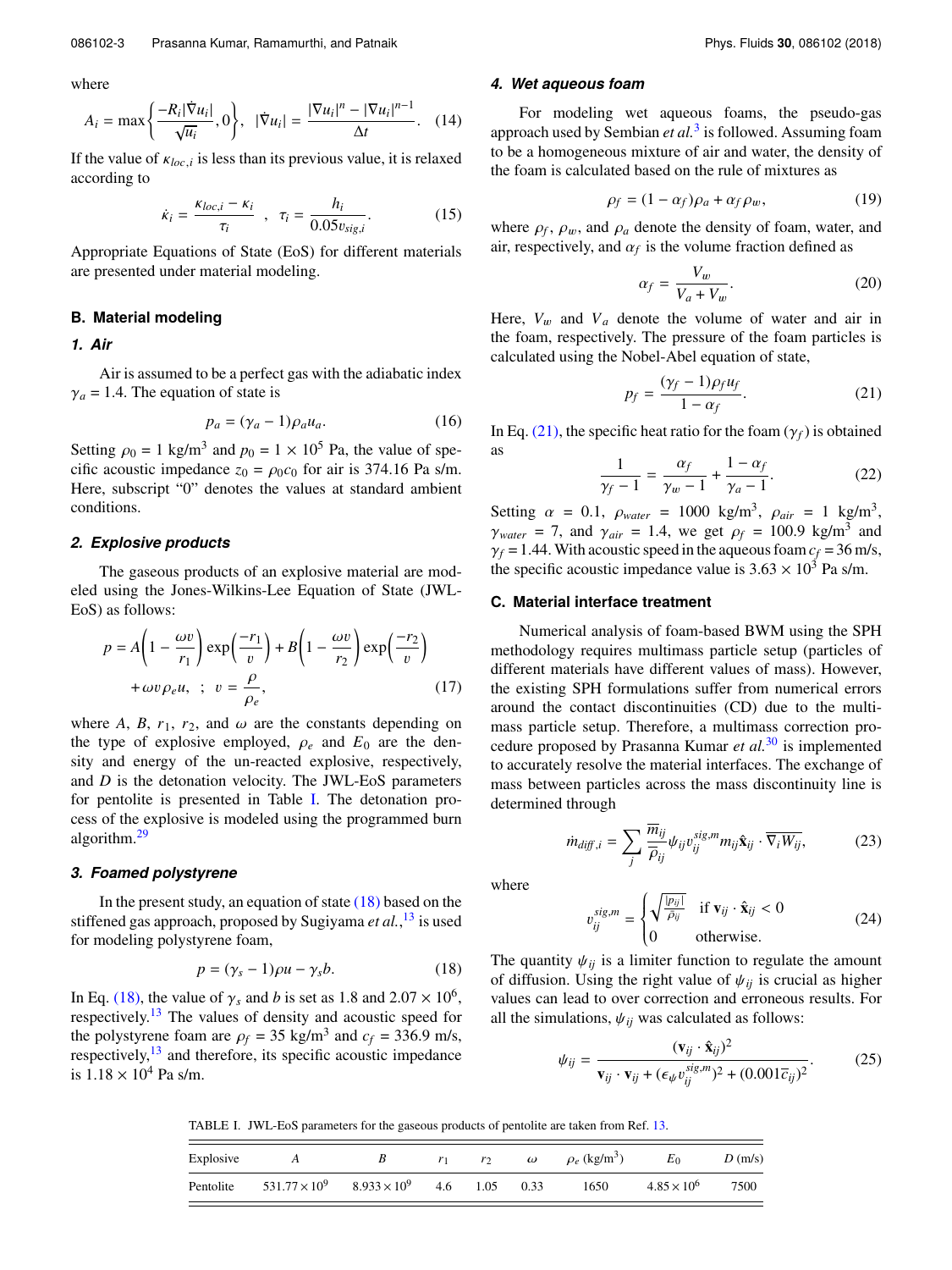086102-4 Prasanna Kumar, Ramamurthi, and Patnaik **Phys. Fluids 30, 086102** (2018)

The limiter itself can be further tuned using  $\epsilon_{\psi}$ . For the present study, the value of  $\epsilon_{\psi}$  is set as 0.1. Allowing mass diffusion of the particles necessitates that the following additional correction terms should be added to restore momentum and energy conservation:

$$
\dot{\mathbf{v}}_{diss,i} = \frac{1}{m_i} \sum_j Q_{ij} m_{ij} \mathbf{v}_j, \qquad (26)
$$

$$
\dot{u}_{diss,i} = \frac{1}{m_i} \sum_j Q_{ij} m_{ij} \{ 0.5 (\mathbf{v}_j \cdot \mathbf{v}_j) + u_j \}.
$$
 (27)

Here,  $Q_{ij} = \psi_{ij} \frac{\overline{m}_{ij}}{\overline{Q}_{ij}}$  $\frac{\overline{m}_{ij}}{\overline{\rho}_{ij}}v^{sig,m}_{ij}\mathbf{\hat{x}}_{ij}\cdot\overline{\nabla_{i}W_{ij}}.$ 

## **D. Imposing boundary conditions**

In this section, the inflow, outflow, and wall boundary models used in the present study are briefly described.

## *1. Inflow/outflow boundary modeling*

In SPH, permeable boundaries are modeled by constructing a buffer zone with particles along the direction of outward normal to the boundary. The size of the buffer zone is chosen such that a full compact support is available for the fluid particles near the boundaries. As soon as the buffer particles cross the inlet, they are flagged as fluid particles which are then evolved as governed by the conservation equations. As the fluid particles cross the outlet, they are flagged as buffer particles. In the inlet buffer zone, new buffer particles are continuously replenished as older buffer particles are transformed into fluid particles. The physical properties of the particles in the buffer zone are suitably assigned to enforce the required boundary conditions.

#### *2. Wall boundary treatment*

In the present study, we employ the skew gradient Wall Boundary Treatment (sgWBT) method proposed by Prasanna Kumar *et al.*<sup>20</sup> for imposing the conditions at the wall boundaries. The procedure begins with the calculation of the properties of wall particles by taking the kernel average from the fluid particles within its support domain. For a generic fluid property *A*, the kernel average is obtained as follows:

$$
\tilde{A}_w = \frac{\sum\limits_{j \in f} A_j W(r_{jw}, h_w)}{\sum\limits_{j \in f} W(r_{jw}, h_w)},
$$
\n(28)

where subscript w and *f* denote a wall and fluid particle, respectively. The properties of the virtual particles are then assigned by extrapolating the value of the nearest wall particle using Taylor series expansion. This requires that the local gradient at the wall particles be calculated using the following equation:

$$
\nabla A_w = \sum_j \frac{m_j}{\rho_j} (A_j - A_{nf}) \nabla W^s.
$$
 (29)

In (29), subscript *nf* denotes the nearest fluid particle in the vicinity of the wall particle under consideration and  $\nabla W<sup>s</sup>(\mathbf{R}')$ is the gradient of a skewed kernel function. $31$  The skew gradient of a chosen symmetric kernel function (*W*) can be calculated as

$$
\nabla W^{s}(\mathbf{R}') = \nabla W(|\mathbf{R}'|)[1 + erf(\lambda \cdot \mathbf{R}')] + \frac{2\lambda W}{h\sqrt{\pi}} \exp\left\{-(\lambda \cdot \mathbf{R}')^{2}\right\},
$$
(30)

where  $\mathbf{R}' = \frac{\mathbf{x}' - \mathbf{x}}{h}$  and  $\lambda$  is the skewness vector. The skewness vectors for the wall particles are set as  $\lambda_w = -c\hat{\mathbf{n}}^w$ . Here,  $\hat{\mathbf{n}}^w$  is the wall normal vector (see Fig.  $1$ ) and  $c$  is a suitable constant (set as 10 in the present study) which controls the quantum of skewness. Finally, the properties of the virtual particles are assigned using the following equation:

$$
A_{vir}(\mathbf{x}) = \tilde{A}_{nw}(\mathbf{x}') + \Delta \mathbf{x} \cdot \nabla A|_{nw},\tag{31}
$$

where subscript *n*w denotes the nearest wall particle and  $\Delta$ **x** = (**x** – **x**<sup> $\prime$ </sup>).

## **E. Time integration scheme**

The time integration of the equations is carried out using a 2nd order accurate predictor-corrector scheme. The time evolution of any quantity **a** is obtained as follows: *Predictor step*:

$$
\mathbf{a}_{i}^{n+\frac{1}{2}} = \mathbf{a}_{i}^{n} + \frac{\Delta t}{2} \frac{d\mathbf{a}_{i}}{dt} \bigg|^{n}.
$$
 (32)

*Corrector step*:

$$
\mathbf{a}_{i}^{n+\frac{1}{2}} = \mathbf{a}_{i}^{n} + \frac{\Delta t}{2} \frac{d\mathbf{a}_{i}}{dt} \bigg|^{n+\frac{1}{2}}, \tag{33}
$$

$$
\mathbf{a}_{i}^{n+1} = 2\mathbf{a}_{i}^{n+\frac{1}{2}} - \mathbf{a}_{i}^{n},
$$
 (34)

where  $n, n + \frac{1}{2}$ , and  $n + 1$  represents the present, intermediate, and subsequent time level, respectively. A variable time step size determined by the Courant-Friedrichs-Lewy (CFL) criterion given in  $(35)$  is used for time marching,

$$
\Delta t = 0.25 \min_{1 \le i \le N} \left\{ \frac{h_i}{||\mathbf{v}_i|| + c_i} \right\}.
$$
 (35)

Here, *N* is the total number of particles in the domain.

### **F. Other numerical details**

To ensure sufficient neighbour particles for the calculations, the value of the smoothing length (*h*) is adapted according to particle density (which depends on the local interparticle spacing). The coupled variables ( $\rho$  and  $h$ ) are therefore



FIG. 1. Schematic of wall boundary modeling using the sgWBT method.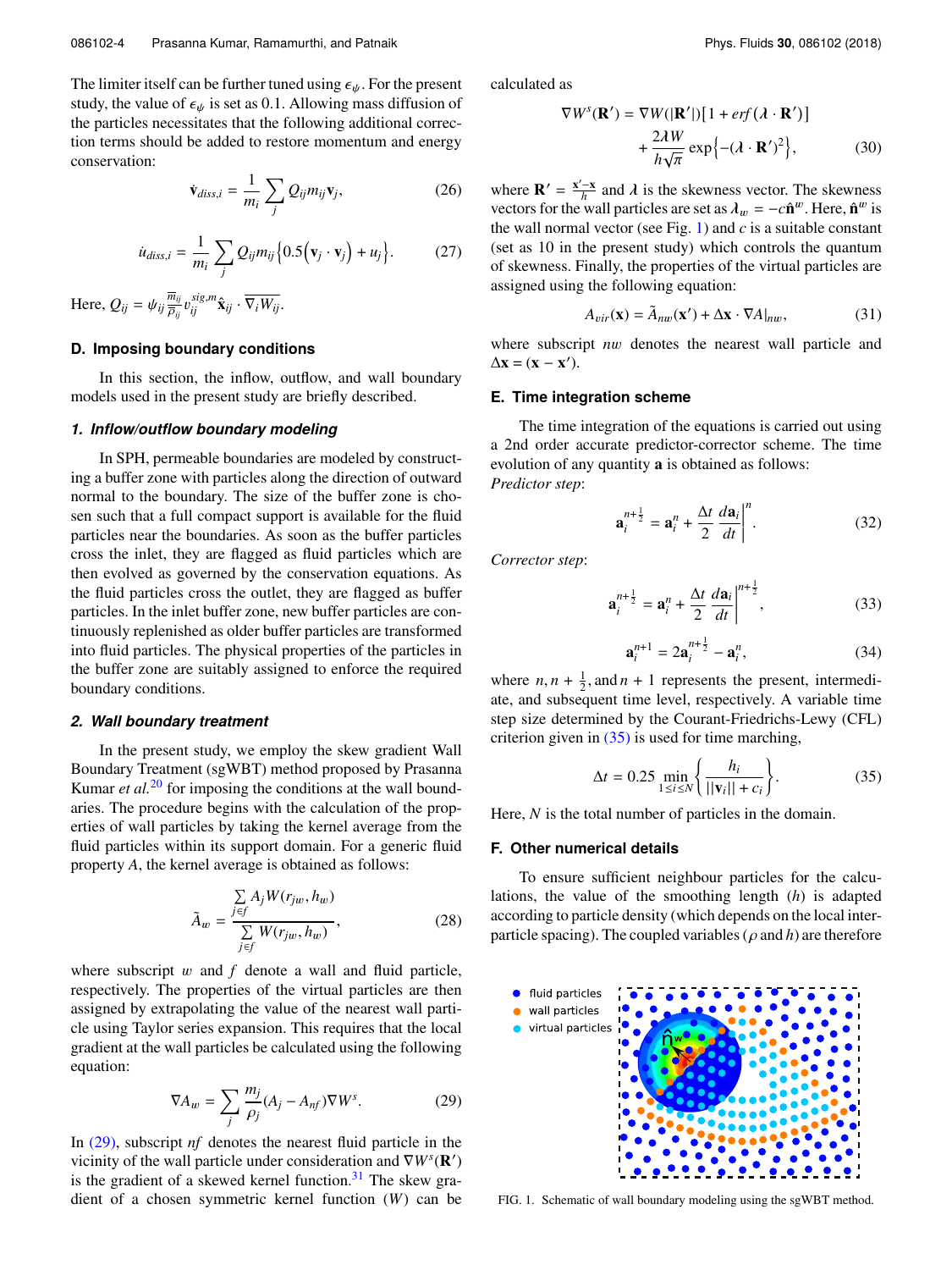

FIG. 2. Schematic of the experiment conducted by Sembian *et al.*<sup>3</sup>



FIG. 3. Numerical validation of the aqueous foam model. Comparison of temporal variation of pressure at different spatial locations S1, S2, and S3 against the experimental measurement.

calculated using the bisection method with convergence criteria set as  $|\frac{h^{k+1}-h^k}{h_{initial}}$  $\frac{k+1-h^k}{h_{initial}}$  | < 10<sup>-2</sup>. For assigning smoothing length, we choose the relation  $h = \eta V^{\frac{1}{d}}$ , where *V* is the particle volume and *d* is the number of dimensions. Wendland  $W_{3,3}$  kernel<sup>32</sup> with a support size  $H = 4\Delta x$  is used in the present study to avoid pairing instability<sup>27</sup> and for improved accuracy.<sup>33</sup> The solver was developed in C++ with a double precision storage. To speed up the calculations, the particles' neighbour search was conducted using a linked-list algorithm and code parallelisation was carried out using OpenMP libraries.

#### **III. VALIDATION STUDIES**

In this section, the results of the numerical simulations employing various material models are validated.

## **A. Validation of aqueous foam model**

The aqueous foam experiments conducted by Sembian *et al.*<sup>3</sup> are simulated using the present numerical model. The schematic of the apparatus is depicted in Fig. 2. The experimental setup is a long, uniform cross-sectioned tunnel, with an exploding wire at one end to generate the blast wave. The aqueous foam to be tested was placed at a standoff distance (*SOD*) from the other end-wall of the tunnel fitted with a pressure sensor. Additional sensors were flush mounted at different locations along the length of the tunnel to monitor the temporal variation of pressure. A one dimensional computational domain of length 0.358 m was discretised into a total of 5200 SPH particles. Reflective boundary conditions were applied at both ends of the domain. To start with, the initial conditions for the numerical simulation of exploding wire were determined using a trial and error approach. The initial conditions around the point of explosion was tuned, until the cumulative least square error from the three pressure sensor locations [190 mm (*S*1), 234 mm (*S*2), and 358 mm (*S*3) from the left end of the tunnel] matched within 5% of the experiments. The initial conditions so obtained are

$$
(p, \rho, u) = \begin{cases} (1030 \times 10^5, 95.82, 0) & \text{for } 1 \le x \le 3\\ (1.01 \times 10^5, 1.17, 0) & \text{for } x \le 1 \text{ and for } x \ge 3 \end{cases}
$$
 (36)

A comparison of the pressure history obtained from the numerical simulations against the experimental data is presented in Fig. 3.

To validate the foam model, the foam particles were positioned at a zero standoff distance from the *S*3 location. Then, using the aforementioned initial conditions, the time of arrival  $(t_a)$  of the blast wave at the *S*3 location was obtained for different values of foam thickness  $(L_f)$ . From Fig. 4(a), a fairly good agreement between the numerical and experimental values for the time of arrival can be observed. Additionally, the numerically obtained temporal variation of pressure at the *S*3 location, corresponding to a foam thickness of 2 cm and a standoff distance of 8 cm, is compared against the experimental measurement in Fig. 4(b). An excellent match between the two indicates the ability of the model to accurately predict the interaction between the blast wave and the aqueous foam.



FIG. 4. Numerical validation of the aqueous foam model: (a) Comparison of the predicted time of arrival of the blast wave at *S*3 location against the experimental measurement for different values of foam thickness. (b) Comparison of the predicted temporal variation of pressure at *S*3 location against the experimental measurement for the case of  $L_f = 2$  cm and  $SOD = 8$  cm.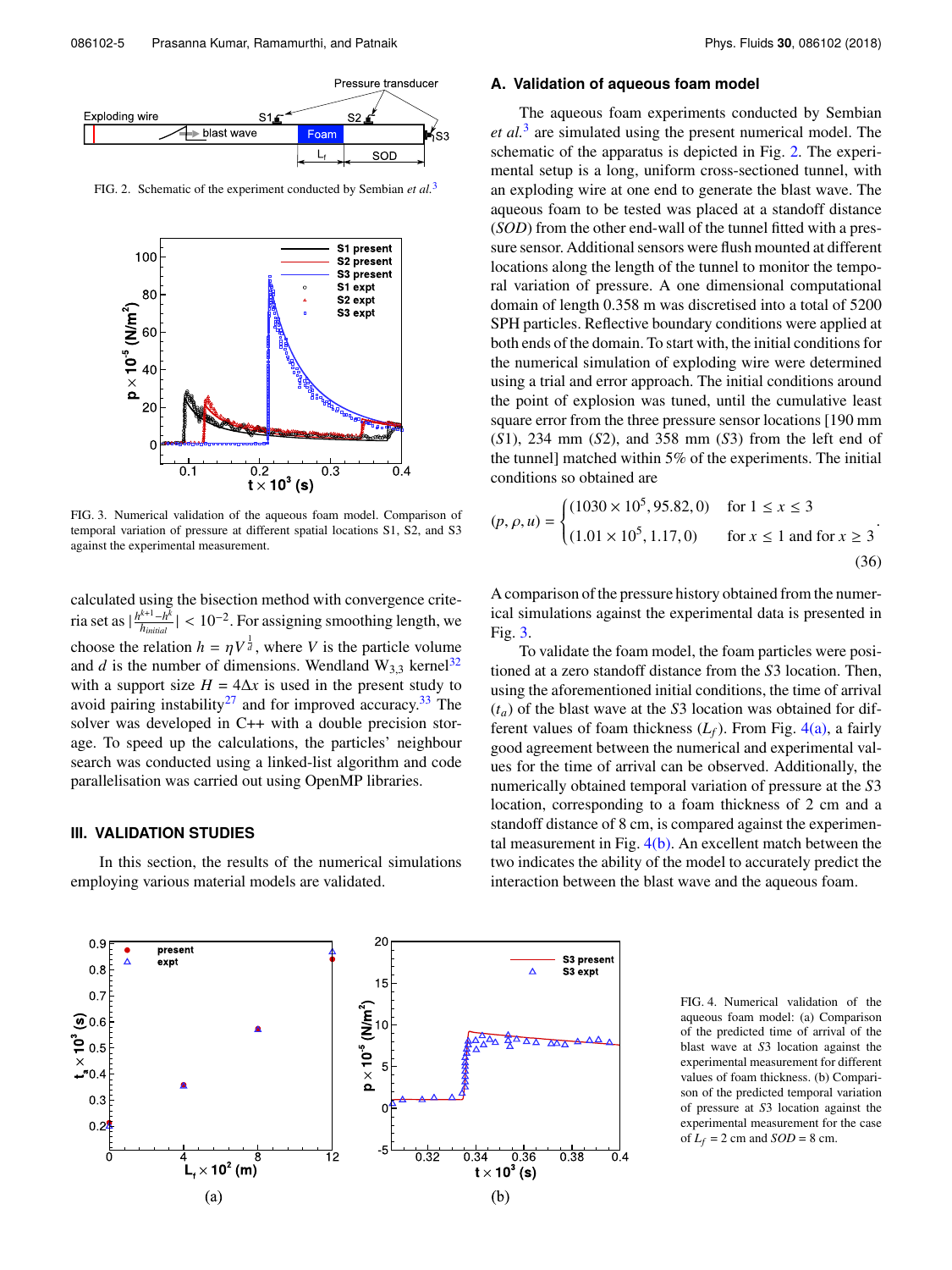

FIG. 5. Comparison of the predicted peak overpressure against the empirical relation proposed by Kingery and Bulmash. $37$ 

#### **B. Validation of polystyrene foam model**

An experimental study on blast mitigation using the polystyrene foam was carried out by Homae *et al.*<sup>34</sup> Subsequently, the results of their experiment were used by Sugiyama *et al.*<sup>13</sup> for the development and validation of a 2D, axisymmetric, Harten-Lax-van Leer (HLL)/Harten-Lax-van Leer-Contact (HLLC) scheme based solver. In their numerical formulation, Sugiyama *et al.*<sup>13</sup> have proposed a stiffened gas approach to model the polystyrene foam which is carefully followed in setting up the problem domain for the present study. A spherically shaped pentolite charge of radius 0.024 m and 0.1 kg in mass is covered by a layer of polystyrene foam of radius 0.076 m. The charge is detonated in a quiescent atmosphere under standard, sea level, ambient conditions. The schematic of the computational domain is shown in Fig.  $6(a)$ . To validate the material model for the polystyrene foam, an axisymmetric SPH formulation was required. In the present work, an axisymmetric SPH scheme proposed by Brookshaw<sup>35</sup> along with the improvements suggested by Garcia-Senz *et al.*<sup>36</sup> is implemented. The relevant 2D, axisymmetric, SPH equations of motion can be found in Ref. 36. For simulating the process of detonating the charge, a simple, programmed burn model<sup>29</sup> is followed.

To ensure that the axisymmetric formulation of the SPH solver and the detonation model are sufficiently accurate, the standard hemispherical surface free-field air blast problem is simulated, for which empirical relations are available.

For this test, we consider the explosion of a pentolite charge of mass 0.1 kg in standard sea level ambient condition. The variation of peak overpressure  $(p_{peak}^o)$  with the corrected scaled distance (*Z*) is plotted in Fig. 5. The simulation results can be seen to be in excellent agreement with the empirical relation proposed by Kingery and Bulmash.<sup>37</sup>

For the validation of the polystyrene foam model, we choose a 2D computational domain of size  $(0, 2.5) \times (0, 2.5)$ . The domain was discretised with approximately  $6.7 \times 10^5$  particles arranged in a square lattice. The explosive and the foam material were arranged as shown in Fig.  $6(a)$ . The temporal variation of the overpressure was monitored at three spatial locations  $(K = 3, 4, \text{ and } 5)$  and compared against the experimental and numerical results reported by Homae *et al.*<sup>34</sup> and Sugiyama *et al.*<sup>13</sup> Figure 6 depicts a reasonably good agreement between the numerical and experimental overpressure history.

# **IV. BLAST MITIGATION STRATEGY USING FOAM-SHOCK TRAP COMBINATION**

The blast mitigation characteristics of foams and rigid obstacles have mostly been studied individually but not together. However, when they are combined, they might exhibit different mitigation characteristics, and to be precise, the foam based blast mitigation approach facilitates an absorptive mechanism, whereas the rigid obstacles subscribe to the reflective mechanism. Therefore, the present study systematically explores their combined influence on the overall blast mitigation.

In the case of foams, the energy extraction from the incident blast wave is achieved through plastic deformation. Although, this mechanism seems intuitively efficient, the simple impedance mismatch at the foam-air and air-foam interfaces can play a significant role in modifying the incident blast wave parameters. This realisation has, in fact, led to the study of functionally graded materials.<sup>38,39</sup> In the case of non-graded foam materials, significantly higher mitigation is achievable by simply providing a separation or standoff distance (SOD) between the foam and the protected structure $40$  (which exploits the impedance mismatch at the foam-air interface). To this end, we propose a shock trap to avoid the foam compaction against the protected structure and the attendant shock amplification effects.



FIG. 6. (a) Schematic of the problem domain for validation of the polystyrene foam model. (b) Comparison of the temporal variation of overpressure against the experimental results of Homae *et al.*<sup>34</sup> and the numerical results of Sugiyama *et al.*<sup>13</sup>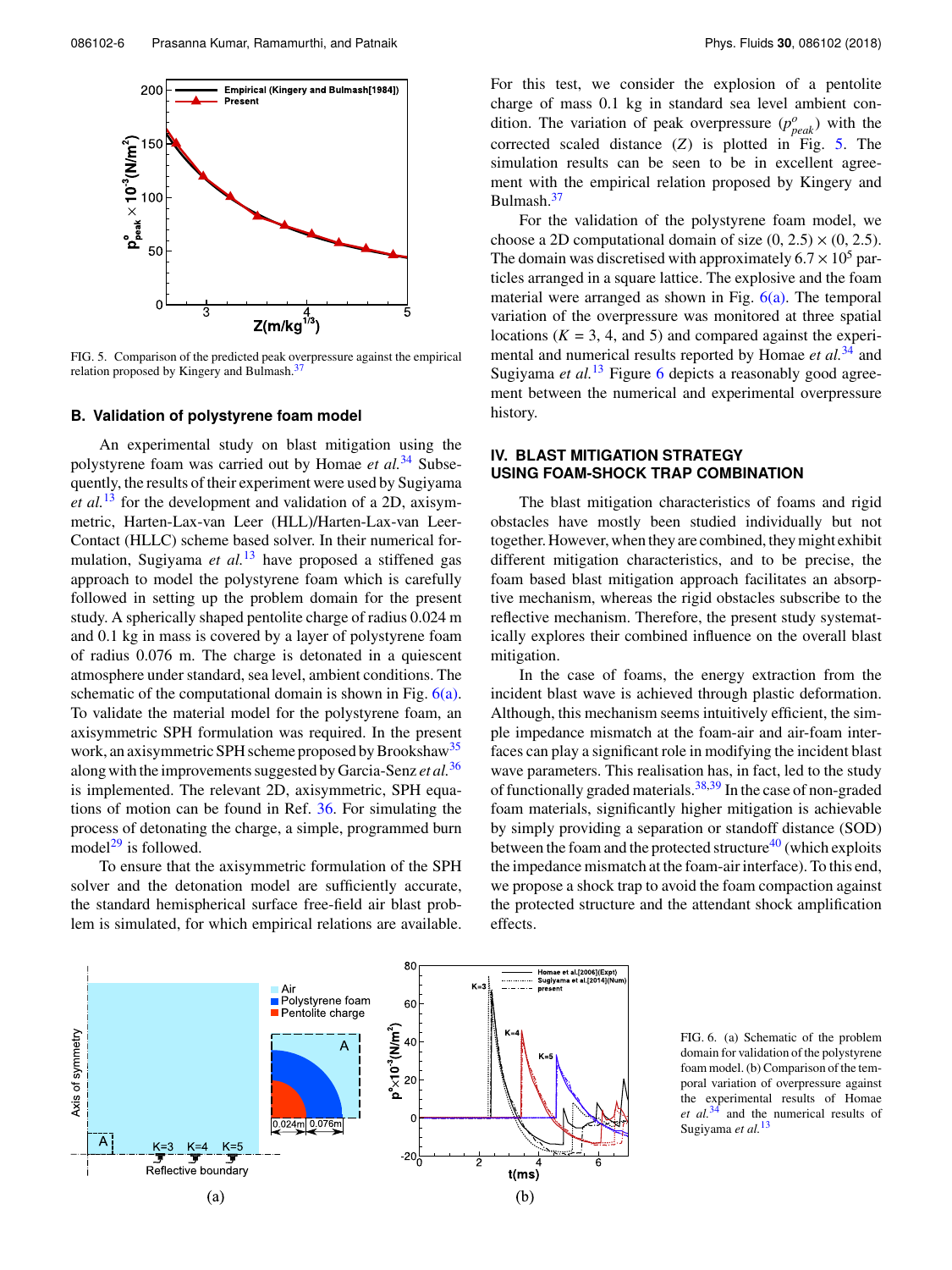FIG. 7. (a) Schematic of the shock trap proposed by Skews *et al.* (b) Schematic of the improved version of the shock trap proposed by Chaudhuri *et al.*

A typical schematic of a shock trap is shown in Fig. 7(a). The shock trap consists of two sets of obstacle arrays separated by a short gap. Each obstacle array is made up of multiple columns of wedge-shaped obstacles in a staggered arrangement. The cross section of the obstacles allows relatively easy entrance to the air gap region compared to the exit. Once the incident shock enters the trap region, it undergoes several reflections before emerging as a weaker transmitted wave. These obstacles not only redirect the flow in the lateral directions but also promote flow non-uniformity through the generation of vortices. The interaction of the waves in the trap region with these vortices enhances the flow disturbances. Eventually, the flow becomes turbulent and much of the kinetic energy is dissipated by the eddies. In a numerical study carried out by Chaudhuri *et al.*, <sup>22</sup> a modified arrangement of the obstacle was shown to provide even better attenuation levels. The schematic of the modified obstacle arrangement is shown in Fig. 7(b). Assuming that the incident shock or blast wave always travels from left to right, the direction in which the first set of obstacles are pointing was reversed. Unlike the original, the modified configuration resulted in an increased resistance to flow, with a stronger shock reflection at the entrance. The results have shown that the transmitted shock is considerably weaker for the modified arrangement. Hence, in the present simulations, the modified arrangement is investigated for its ability to mitigate shock amplification effect.

## **A. Problem domain**

The interaction of a blast wave with a foam-shock trap combination is an inherently three dimensional, multicomponent, compressible fluid flow problem with complex boundary conditions. Immense computational resources are required to simulate this problem in its totality. Therefore, suitable assumptions are applied to reduce its complexity. For the ease of simulation, we assume the shock trap to be an array of vertically aligned rigid rods with uniform cross section, placed ahead of the target structure. A layer of foam material

with uniform cross section is positioned at the entrance of the shock trap. A planar blast wave is assumed to enter the computational domain through the left boundary as shown (see Fig. 8). The aforementioned assumptions reduce the problem to two dimensions owing to planar symmetry. However, it is pointed out that modeling three dimensional effects such as the deformation of the fluid/material interfaces $41$  and complex shock interface interaction<sup>42,43</sup> is essential for more accurate quantification of possible mitigation levels. The schematic of the problem domain is depicted in Fig. 8. Assuming the actual height of the target structure to be much greater than the length of the domain (L), the top and bottom boundaries are considered to be periodic. The length and height of the domain (H) is taken as 1.0 m and 0.12 m, respectively. The standoff distance (*SOD*) defined as the separation between the protected structure and the last array of obstacle was set as 0.17 m. The length of the air gap zone in the shock trap was chosen as 0.08 m. Assuming the target structure to be a rigid wall, the extreme right boundary of the domain is modeled using reflective boundary conditions given as

$$
\frac{\partial p}{\partial x} = \frac{\partial \rho}{\partial x} = \frac{\partial u}{\partial x} = 0, \mathbf{v} = 0.
$$
 (37)

The blast wave is modeled using Eqs.  $(38)$ – $(40)$ , for the pressure, density, and velocity, respectively. They constitute the inflow boundary conditions on the left side of the domain,

$$
p^{o}(t) = p_{peak}^{o}\left(1 - \frac{t}{t_{+}}\right) \exp\left(\frac{-\alpha t}{t_{+}}\right). \tag{38}
$$

In Eq. (38),  $p^o$  is the over pressure defined as  $p^o = p - p_0$ , with  $p_0$ being the atmospheric pressure,  $p_{peak}^o$  is the peak overpressure,  $t_{+}$  is the time duration of positive overpressure, and  $\alpha$  is the decay constant. Following Peng *et al.*, <sup>44</sup> the temporal variation of density and fluid velocity is obtained as follows:

$$
\rho(t) = \frac{(\gamma + 1)p^{o}(t) + 2\gamma p_0}{(\gamma - 1)p^{o}(t) + 2\gamma p_0},
$$
\n(39)

$$
v_x(t) = \sqrt{\frac{2}{\gamma p_0}} \frac{a_0 p^o(t)}{\sqrt{(\gamma + 1)p^o(t) + 2\gamma p_0}}.
$$
 (40)

Here,  $a_0$  and  $\gamma$  denote the ambient sound speed and adiabatic index, respectively. For the simulations in this study, we set  $\frac{p_{peak}^o}{p_0}$  = 100.924,  $t_+ = 0.5 \times 10^{-3}$  s, and  $\alpha = 2.72$ . For the chosen blast wave profile, the value of the co-efficient of reflection  $(C_R)$  and shock Mach number  $(M_s)$  is approximately 7.6 and 9.4, respectively. A total of  $1.23 \times 10^6$  particles were



FIG. 8. Schematic of the problem domain depicting the foam-shock trap setup. Inflow boundary presents a blast wave entering the domain. Top and bottom boundaries are periodic (shown dashed). The first maze of obstacles are padded with a foam of thickness *L<sup>f</sup>* . The *SOD* is measured from the end of the second set of obstacle maze.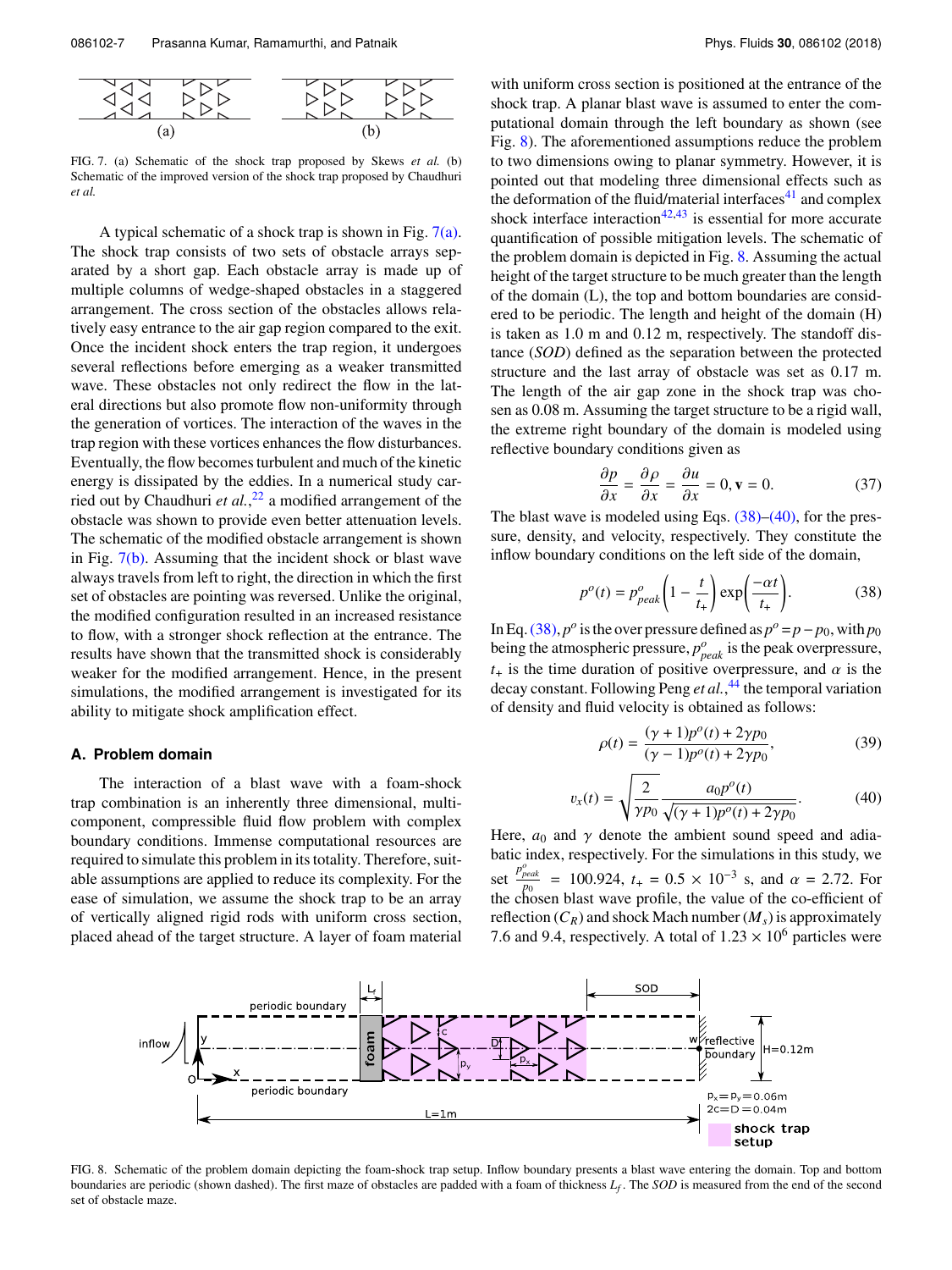

FIG. 9. Temporal variation of (a) wall force and (b) wall impulse, when the aqueous foam barrier alone is placed in the shock path. The results corresponding to different values of foam thickness  $(L_f)$  are compared against the base case.

employed for the simulation which includes the air, foam, wall, and inflow particles. The initial spacing between the particles was set as  $4 \times 10^{-4}$  m. The simulation with foam but without the shock trap is first carried out followed by the foam and shock trap. The simulations for the shock trap have been carried out using SPH and are presented in Ref. 20.

## **V. RESULTS AND DISCUSSION**

#### **A. Shock enhancement**

To emphasize the effect of shock enhancement or amplification, we present the result of the simulations without the shock trap and with foam. A layer of aqueous foam was placed at a distance of 0.57 m from the protected structure. The effect of aqueous foam on the incident blast wave was examined by monitoring the total force per unit width  $f_w = \int_0^H (p(y) - p_0) dy$ exerted on the structure. This analysis was carried out for different foam thickness values,  $L_f = 0.02$  m, 0.05 m, 0.1 m, 0.15 m, and 0.2 m. A simulation without the foam material was also performed to quantify the unobstructed interaction of the blast wave with the structure (indicated as the "base case").

The temporal variation of the wall force  $f_w$  for different cases under investigation is presented in Fig. 9. The value of peak force corresponding to the base case is approximately  $5.9 \times 10^6$  N. The presence of foam ahead of the structure is expected to lower this value. Yet, for the case of  $L_f = 0.02$  m and 0.05 m, we observe that the peak force value  $(f_w^{max})$  recorded is around  $2.4 \times 10^7$  N, which is a fivefold increase, in comparison with the base case. On closer inspection, one can notice a steep rise in the magnitude of force occurring in multiple jumps. The first jump in the value of force  $(f_w^I)$  of magnitude 2.3  $\times$  10<sup>6</sup> N occurs at time  $t \approx 0.6$  ms and corresponds to the reflection of the transmitted wave at the foam-air interface. This indicates that the foam attenuated the blast wave in its path. However, the unobstructed motion of the foam toward the structure resulted in a strong densification or compaction, increasing the force on the wall by a factor of 12 (with respect to  $f_w^I$  corresponding to  $L_f = 0.05$  m).

Similar observations could be made from the results corresponding to higher values of foam thickness. The peak wall force for  $L_f = 0.1$  m, 0.15 m, and 0.2 m was approximately  $7 \times 10^6$  N,  $4.3 \times 10^6$  N, and  $4.0 \times 10^6$  N, respectively. However, the value of  $f_w^I$  was as low as  $7.2 \times 10^5$  N,  $6.3 \times 10^5$  N, and

 $5.6 \times 10^5$  N, respectively. The peak force due to shock amplification can be observed to reduce with an increase in foam thickness. For an increase in the foam thickness from 0.05 m to 0.1 m and further to 0.2 m, the value of  $f_w^{max}$  has reduced by 70.8% and 83.3% (with respect to  $f_w^{max}$  corresponding to  $L_f = 0.05$  m), respectively, and the value of  $f_w^I$  has reduced by 69.5% and 78.2% (with respect to  $f_w^I$  corresponding to  $L_f$  = 0.05 m), respectively. Although the peak force is drastically reduced, the value of  $f_w^I$  is found to be less affected by the increase in foam thickness. This implies that increasing the foam thickness alone is not an effective way to improve attenuation. Moreover, the mitigation effects of the foam is almost completely offset by the foam compaction effects resulting in a poorer overall performance. The temporal variation of impulse transmitted to the protected structure  $(I_w = \int_0^t (p(t) - p_0) dt)$  is shown in Fig.  $9(b)$ . Except for  $L_f = 0.02$  m case, it is observed that the impulse transmission corresponding to different foam thickness values is higher than the base case. Although the arrival of shock corresponding to different foam thickness is delayed by twice the value of the base case, the compaction of the foam against the wall causes the impulse transmitted to reach a value that is comparable to or higher than the base case.

The variation of non-dimensioned  $f_w^{max}$ ,  $f_w^I$ , and  $I_w^{0.002s}$ (the impulse value corresponding to  $t = 2$  ms) values with foam thickness is shown in Fig. 10. These quantities are



FIG. 10. Comparison of the normalised value of  $f_w^{max}, f_w^I$ , and  $I_w^{t=0.002s}$  for different values of foam thickness.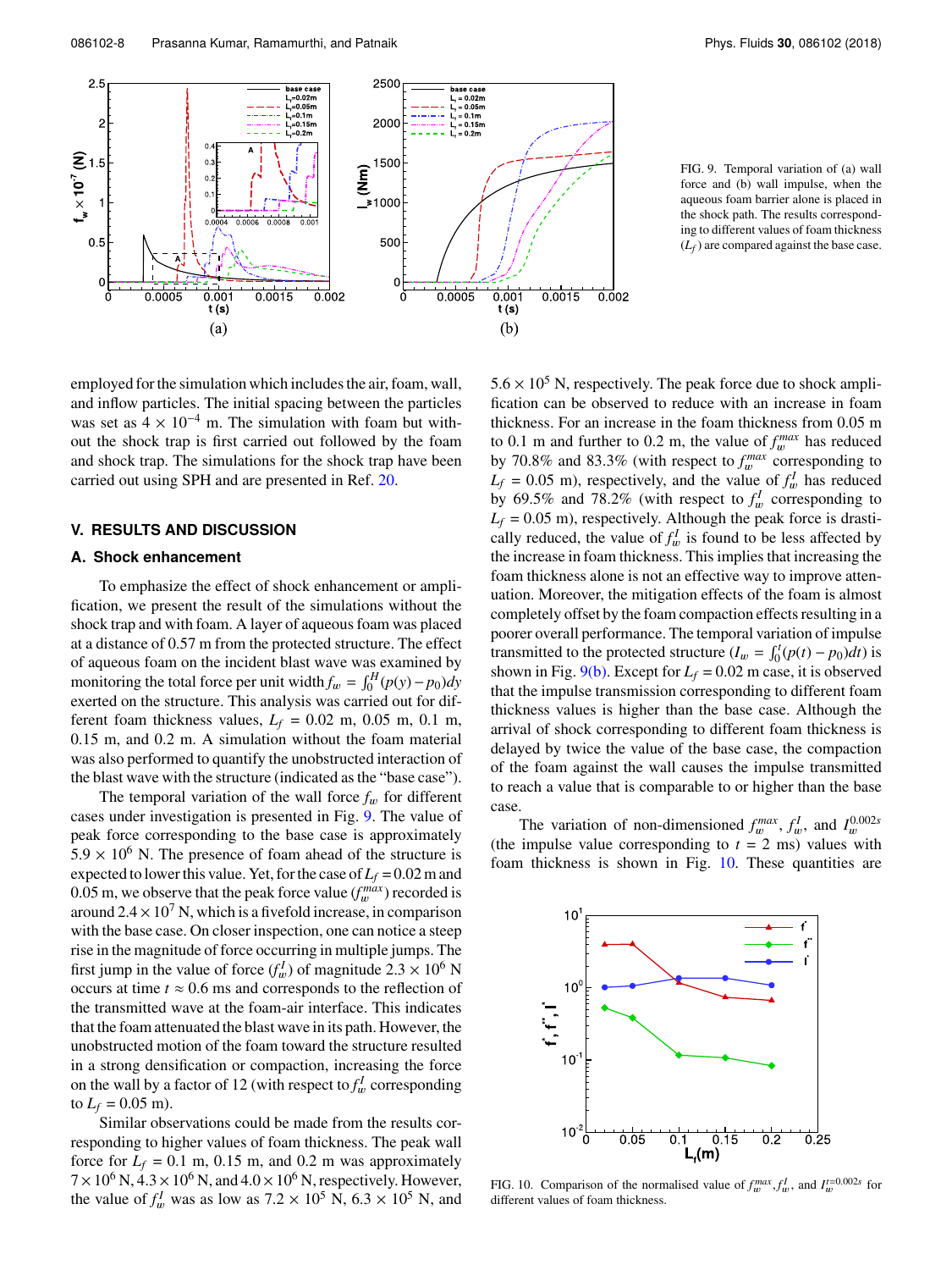

FIG. 11. Performance of the aqueous foam-shock trap setup. Temporal variation of (a) force and (b) impulse exerted on the protected structure for different foam thickness values.

normalised with the values corresponding to the base case. The non-dimensioned variables are defined as

$$
f^* = \frac{f_w^{max}}{f_{w,L_f=0}^{max}}, \ f^{**} = \frac{f_w^I}{f_{w,L_f=0}^{max}}, \ I^* = \frac{I_w^{0.002s}}{I_{w,L_f=0}^{0.002s}}.
$$

From this figure, it could be observed that increasing the foam thickness does not substantially improve the attenuation characteristics of the foam beyond  $L_f = 0.1$  m (see variation of  $f^{**}$  in Fig. 10). Moreover, the values of  $f^*$  due to foam compaction is always an order of magnitude higher than its corresponding *f* ∗∗. In summary, it is found that protection through soft coatings such as foams cannot be used in isolation.

## **B. Performance of aqueous foam-shock trap combination**

In Sec. V A, the undesirable shock amplification effect associated with foams was demonstrated. Although a considerable wave attenuation occurs when the shock exits the foam-air interface, the unrestrained motion of the foam material and subsequent impact against the target structure impart considerably higher loads. To overcome this, rigid obstacles forming a trap is arranged between the foam and the structure. The performance of this setup under strong blast conditions is analyzed with an aqueous foam material. The blast wave parameters and the foam-shock trap setup are the same as described in Sec. IV A. The effect of foam thickness on the BWM characteristics of the aqueous foam-shock trap setup was studied by setting *L<sup>f</sup>* = 0.02 m, 0.05 m, 0.1 m, 0.15 m, and 0.2 m.

The temporal variation of the wall force and impulse for different values of foam thickness is presented in Fig. 11. The value of peak force can be observed to be drastically reduced. For  $L_f$  = 0.02 m, 0.05 m, 0.1 m, 0.15 m, and 0.2 m, the corresponding value of  $f_w^{max} = 4.4 \times 10^5$  N,  $2.1 \times 10^5$  N,  $1.4 \times 10^5$  N,  $1.6 \times 10^5$  N, and  $1.5 \times 10^5$  N, respectively. A closeup view of the wall force history is shown in the inset of Fig.  $11(a)$ . The second peak and fluctuations observed in the force history correspond to the multiple wave(s) reflections between the shock trap and the protected structure. Although the initial shock arrival time increases with an increase in foam thickness, the value of  $f_w^{max}$  is found to be less affected. In

comparison with the base case, the reduction in peak force obtained through the aqueous foam-shock trap combination is greater than 95% for all values of foam thickness. The temporal variation of the impulse transmitted is presented in Fig. 11(b). The value of wall impulse at time  $t = 0.0002$  s ( $I_w^{0.002s}$  N s) is approximately 1500 N s for the base case, whereas for the aqueous foam-shock trap combination, this value is reduced by an order to approximately 150 N s. From these results, it is clearly evident that the undesirable shock amplification phenomenon has been completely eliminated with the use of the shock trap device.

To further illustrate the effectiveness of the proposed blast mitigation strategy, the performance of its individual components is compared in Fig. 12, for a foam thickness value of  $L_f = 0.1$  m. While the foam barrier is found to be the least preferred approach (due to the associated shock enhancement effects), the combined foam-shock trap approach is clearly seen to be the most desirable BWM strategy. The optimised shock trap without the foam can also be seen to be quite effective, with its peak force  $f_w^{max}$ comparable to that of  $f_{w,L_f=0.1\text{ms}}^I$ . In this regard, the present shock trap setup and the aqueous foam material have somewhat similar mitigation potential, although their attenuation mechanisms are completely different. Table II provides a quantitative comparison of various approaches presented in Fig. 12.



FIG. 12. Performance of the aqueous foam-shock trap setup. Comparison of the temporal variation of force for foam thickness  $L_f = 0.1$  m with different mitigation approaches.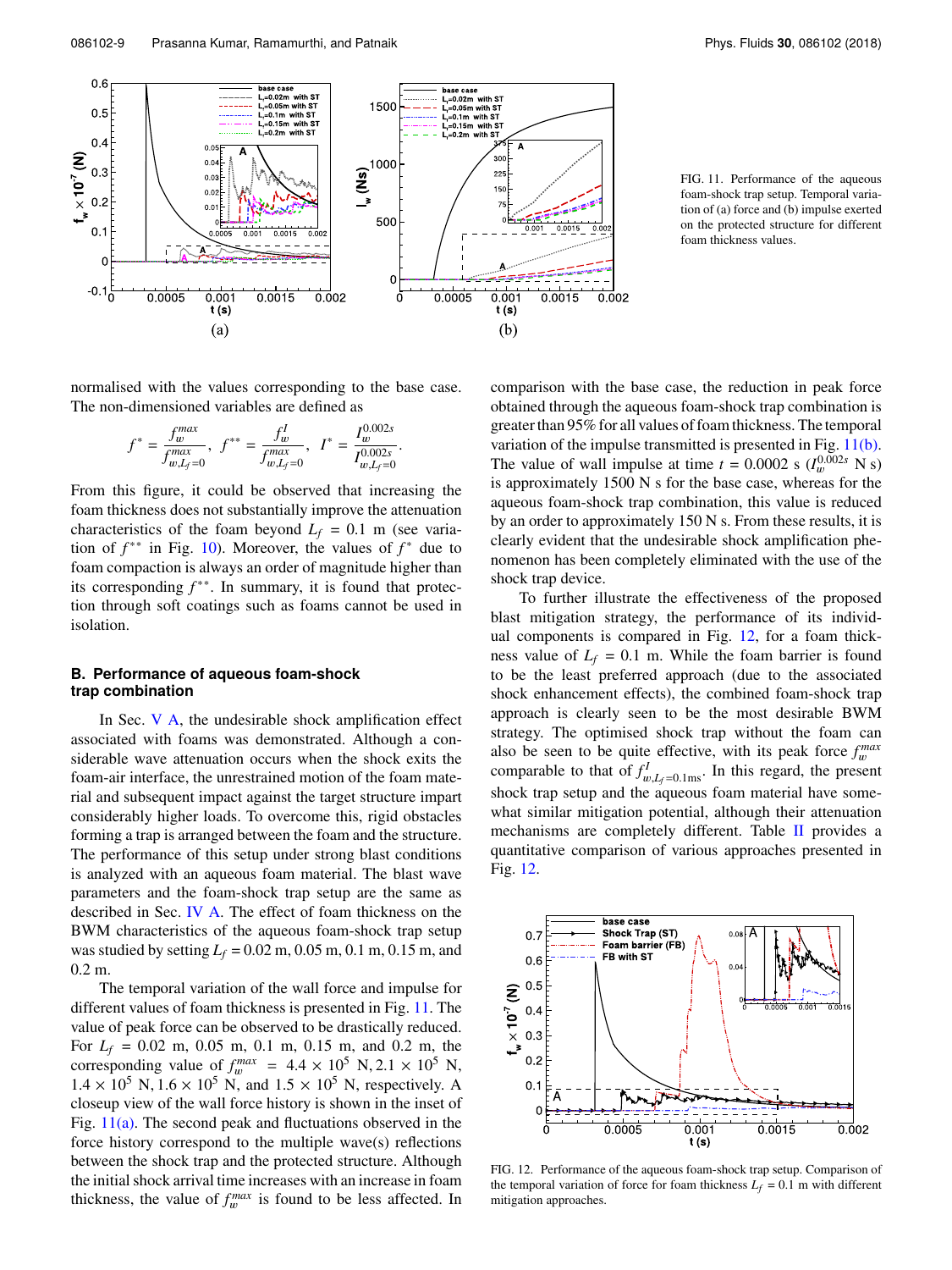TABLE II. Effect of the aqueous foam-shock trap combination on the parameters of practical interest. The value corresponds to a foam thickness of 0.1 m.

|                              |       | $t_m^a \times 10^3$ $f_m^{max} \times 10^{-7}$ $f_m^I \times 10^{-7}$ |       | $I_{w}^{0.002}$ |
|------------------------------|-------|-----------------------------------------------------------------------|-------|-----------------|
| Mitigation approach          | (s)   | (N)                                                                   | (N)   | (N s)           |
| Unprotected                  | 0.315 | 0.595                                                                 | NA    | 1495.2          |
| Aqueous foam barrier         | 0.706 | 0.702                                                                 | 0.073 | 2023.2          |
| Shock trap                   | 0.485 | 0.083                                                                 | NA    | 579.62          |
| Aqueous foam with shock trap | 0.921 | 0.014                                                                 | NA    | 106.07          |

The force and impulse variations for the foam and shock trap combination have clearly shown that the shock amplification effects due to foam compaction have been completely suppressed. This is primarily achieved by trapping the foam material ahead of the target structure, using the shock trap setup. To quantify this trapping effect, the amount of foam material exiting the trap is monitored. The temporal variation of the volume of foam defined as  $\bar{V}_f = \frac{n_f V_p^0}{V_p^0}$  is plotted in Fig. 13(b). Here,  $n_f$  is the number of particles exiting the trap,  $V_p^0$  is the foam particle volume at time  $t = 0$  s, and  $V_f^0$  is the total foam volume at time  $t = 0$  s. For different values of foam thickness, the volume of foam that crossed the trap remain well below 10% of the initial volume, over the entire span of the simulation. This is particularly encouraging given the strong nature of the incident blast wave. For  $L_f = 0.1$  m, the spatial distribution of the foam and air medium at different time instants is shown in Fig. 14, where effective containment of foam within the shock trap can be noticed.

## **C. Performance of polystyrene foam-shock trap combination**

In this section, the blast mitigation characteristics of the polystyrene foam-shock trap setup under the strong blast conditions are presented. For the simulations, the blast wave parameters and the obstacle geometry are as given in Sec. IV A. The thickness of the polystyrene foam was varied as  $L_f = 0.02$  m, 0.05 m, 0.1 m, 0.15 m, and 0.2 m. The temporal variation of the wall force and impulse are shown in Figs.  $15(a)$  and  $15(b)$ , respectively. It can be noticed that the proposed mitigation strategy reduces the value of force and impulse transmitted to the protected structure. Except for the case of  $L_f$  = 0.02 m and 0.05 m, the results of other foam thickness values are comparable. The peak force value for different cases simulated is approximately  $0.02 \times 10^{-7}$  N. Compared to a value of  $0.6 \times 10^{-7}$  N, which corresponds to the base case, reduction in the peak wall force is greater than 93% for the polystyrene foam-shock trap combination. Similarly, the impulse reduction exceeds 79% for different foam thickness values that were studied.

Figure 16 demonstrates the ability of foam-shock trap combination in the effective control of undesirable shock enhancement. When a polystyrene foam barrier (case marked as FB) of thickness 0.1 m is employed, the peak wall force is amplified to a value of 2.53 times the base case. For the same foam thickness, the foam barrier with the shock trap reduces the peak wall force value to approximately 0.03 times the base case. This clearly depicts the efficacy of the proposed foam-shock trap approach in preventing the shock enhancement effect. A quantitative comparison of other relevant



FIG. 13. Performance of the aqueous foam-shock trap setup. (a) Comparison of the peak force and impulse values (non-dimensioned using the values of the base case) for different foam thickness values. (b) Temporal variation of volume of aqueous foam exiting the shock trap.

FIG. 14. Spatial distribution of air and aqueous foam medium at various time instants for  $L_f = 0.1$  m case. The colour code is yellow for air and green for aqueous foam.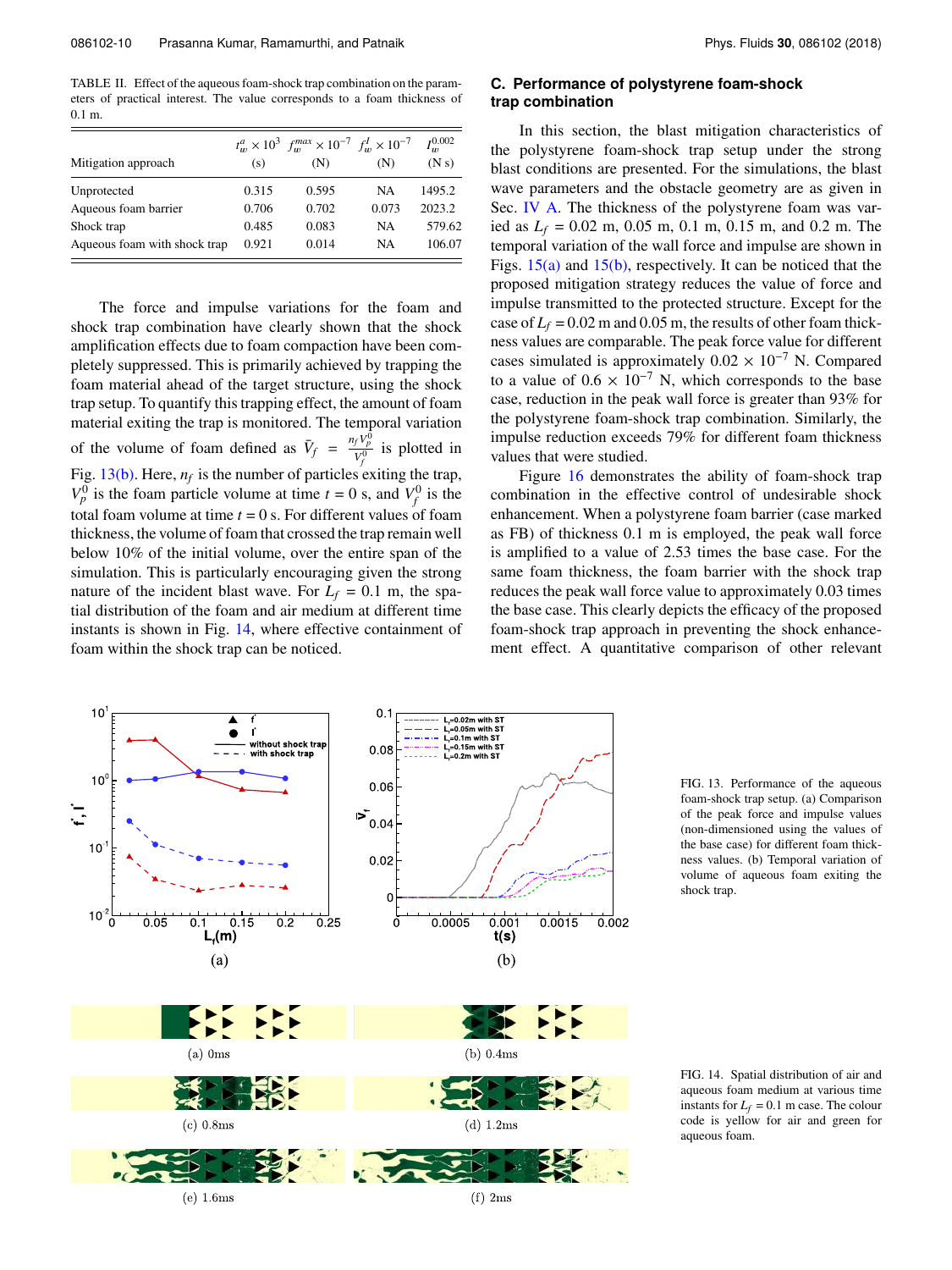

FIG. 15. Performance of the polystyrene foam-shock trap setup. Comparison of the (a) wall force and (b) impulse for different foam thickness values.

parameters for different approaches is presented in Table III. Notice a large reduction in the force and impulse transmitted and an increase in the shock arrival time for the case of foam-shock trap setup.

The variation of the non-dimensional peak wall force  $(f_w^{max})$  and impulse  $(I_w^{0.002s})$  value as a function of foam is shown in Fig.  $17(a)$ . For comparison, the values obtained without the shock trap is also shown. With the shock trap, the peak force and impulse values for the different values of *L<sup>f</sup>* studied are found to be at least an order less than the case without the shock trap. While the peak force values show marginal variation with the foam thickness, the value of impulse transmitted remains almost constant. A small increase in the peak force value can be noticed in the case of  $L_f = 0.2$  m. This is attributed to the reduced distance between the air-foam interface and the inflow boundary which causes a relatively higher peak pressure to be experienced by the air-foam interface when compared to lower foam thickness values (see Fig. 8). The temporal variation of the non-dimensional foam volume exiting the shock trap is shown in Fig.  $17(b)$ . For  $L_f = 0.02$  m and 0.05 m case, the foam volume exiting the trap is approximately 11% and 15%, respectively, and for the remaining higher foam thickness cases, the value is less than 5% of the initial volume. As most of the foam material is blocked by the shock trap, the compaction of the foam against the protected structure and the subsequent rise in the wall force are thus prevented.



FIG. 16. Temporal variation of the wall force obtained through various setups is compared. The results correspond to a foam thickness value of 0.1 m.

Figure 18 presents a spatial distribution of the polystyrene foam and air ahead of the wall for  $L_f = 0.1$  m case. Notice that due to strong blast conditions, the polystyrene foam completely disintegrates. However, the shock trap effectively prevents the foam from crossing the trapped region and thereby avoids the undesirable shock amplification effects.

## **D. BWM using different foams: A comparative study**

In this section, the blast attenuation achieved by the aqueous foam and the polystyrene foam in combination with the shock trap is compared. It is pointed out that the density of the simulated polystyrene foam and the aqueous foam is 35 kg/m<sup>3</sup> and 100.9 kg/m<sup>3</sup>, respectively. Based on relatively lower acoustic speed, lower acoustic transmission ratio at the foam-air interface, and thermal quenching effects, the aqueous foam can be argued to provide better blast attenuation. However, one of the practical difficulties of using aqueous foam is the material degradation/subsidence with time. For example, draining of liquid due to gravity (particularly in wet foams), bubble coalescence, and inter-bubble diffusion of gas lead to intrinsic dynamical variation of foam properties with time.<sup>45</sup> The effect of liquid drainage on the shock wave attenuation characteristics of an aqueous foam is discussed by Britan *et al.*<sup>46</sup> On the other hand, the polymer based foams have stable material properties and therefore are ideal as a blast mitigation device for non-contact explosion. Given that the aqueous and the polystyrene foams have vastly different properties, it would be interesting to compare their blast mitigation capabilities in conjunction with the shock trap mechanism.

Figures  $19(a)$  and  $19(b)$  compare the temporal variation of wall force and impulse obtained using the aqueous foam and

TABLE III. Effect of polystyrene foam-shock trap combination on the parameters of practical interest. The value corresponds to a foam thickness of 0.1 m.

|                                  | $t_w^a \times 10^3 f_w^{max} \times 10^{-7} f_w^I \times 10^{-7}$ |       |      |        |
|----------------------------------|-------------------------------------------------------------------|-------|------|--------|
| Mitigation approach              | (S)                                                               | (N)   | (N)  | (N s)  |
| Unprotected                      | 0.315                                                             | 0.595 | NA   | 1495.2 |
| Polystyrene foam barrier         | 0.518                                                             | 1.5   | 0.15 | 1550.5 |
| Shock trap                       | 0.485                                                             | 0.083 | NA   | 579.62 |
| Polystyrene foam with shock trap | 0.757                                                             | 0.017 | NA   | 170.01 |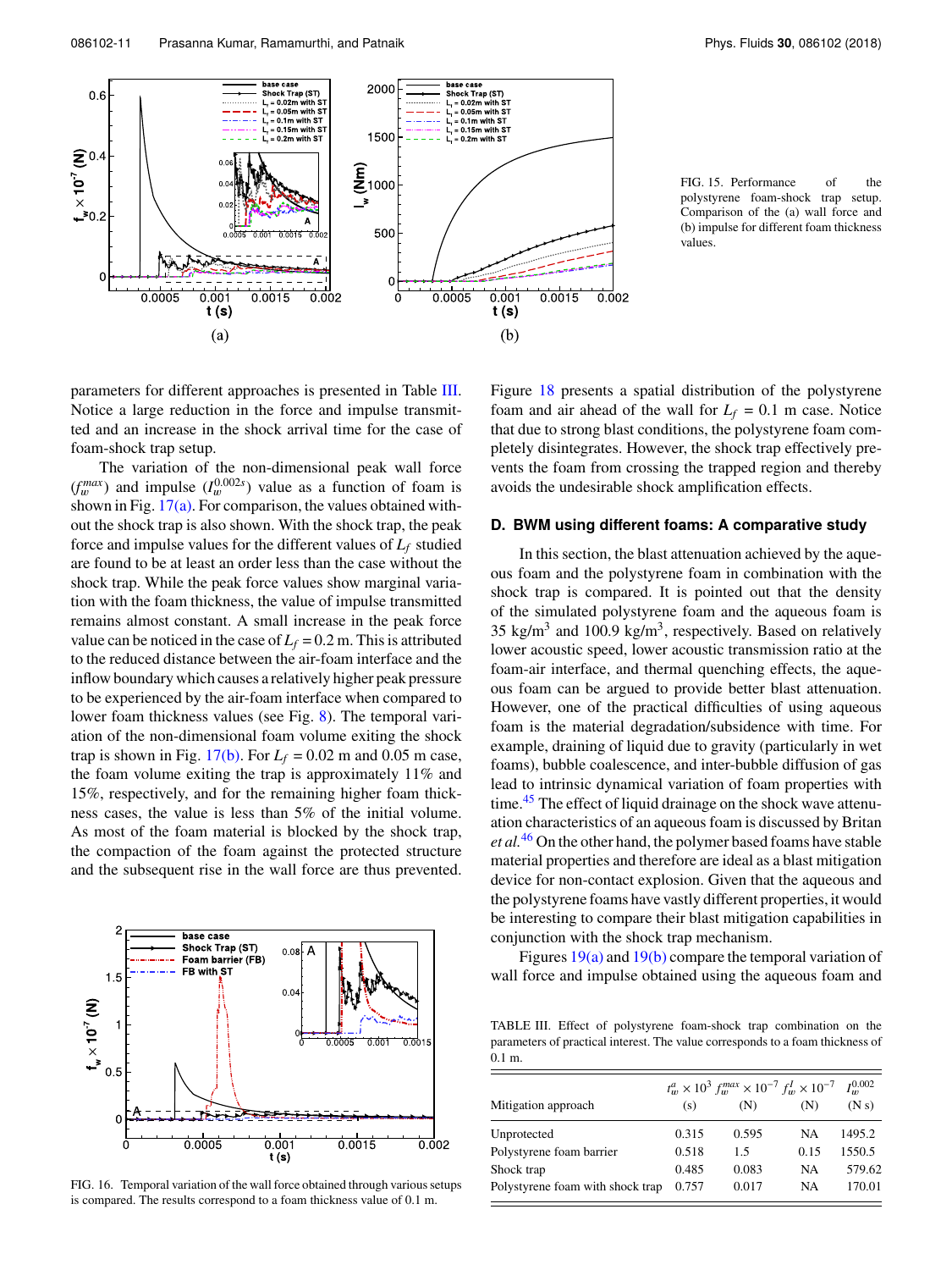

FIG. 17. Performance of the polystyrene foam-shock trap setup. (a) Comparison of the wall force and impulse values (non-dimensioned using the values of base case) for different foam thickness. (b) Temporal variation of volume of polystyrene foam exiting the shock trap.

FIG. 18. Spatial distribution of air and polystyrene foam medium at various time instants for  $L_f = 0.1$  m case. The colour code is yellow for air and green for polystyrene foam.

polystyrene foam barrier without the shock trap. It is observed that the shock amplification effect is relatively weaker in the case of aqueous foams. While the peak wall force for the aqueous foam is considerably lower than the polystyrene foam, the impulse transmitted is relatively higher. This is attributed to lower wave speed in the case of aqueous foam which leads

 $0.0015$ 

 $0.002$ 

 $0.002$ 

 $0.0015$ 



FIG. 19. Comparison of the (a) wall force and (b) impulse for aqueous foam and polystyrene foam barrier configuration without the shock trap. Comparison of (c) wall force and (d) impulse for the two different foams in combination with the shock trap. The results shown correspond to a foam thickness value of  $L_f = 0.1$  m.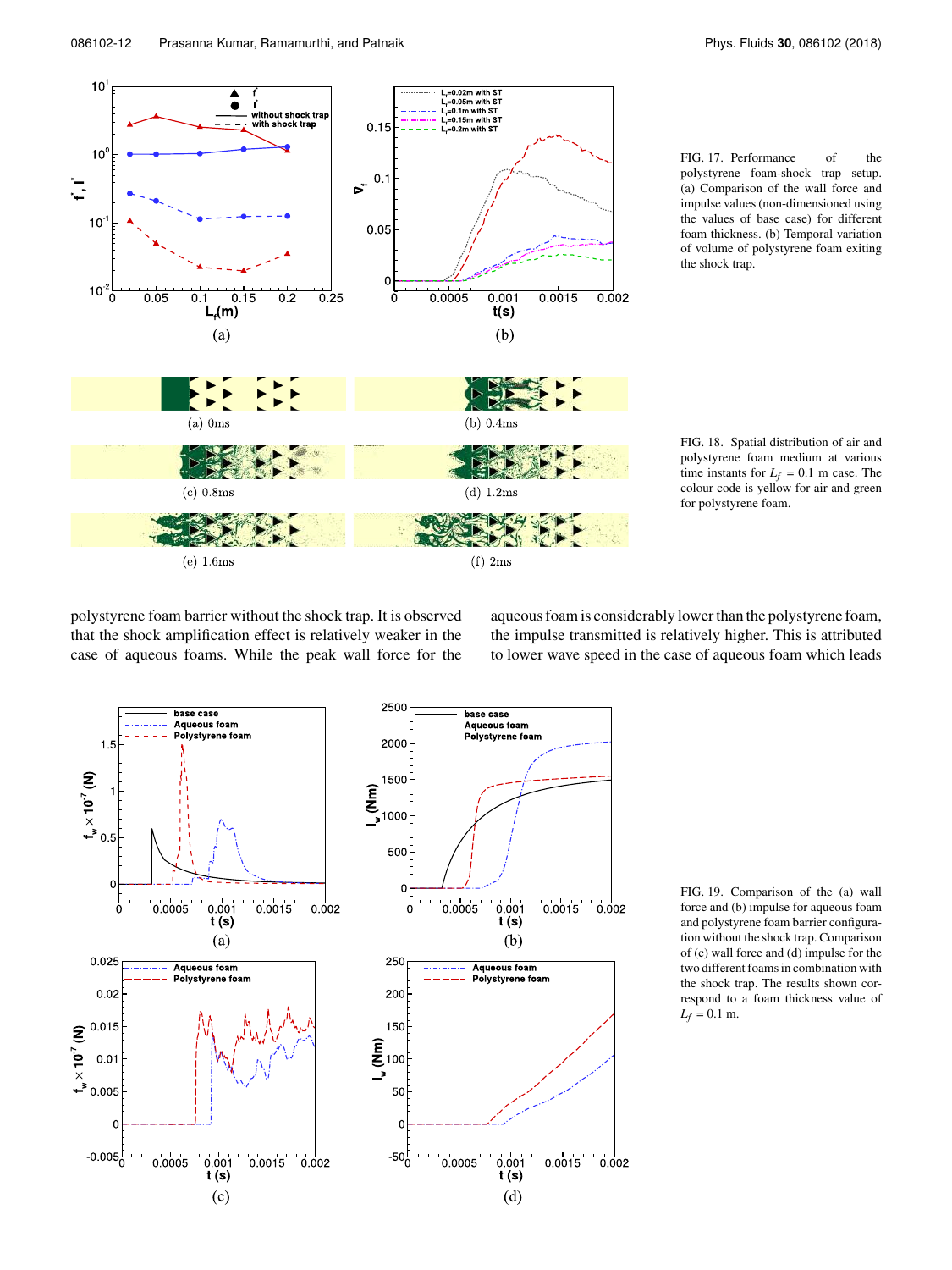to a broadening of the loading history. Figures  $19(c)$  and  $19(d)$ compare the wall force and impulse obtained using aqueous and polystyrene foam barriers along with the shock trap. From the figures, it is observed that both foams exhibit good attenuation of the incident blast wave. It can be noticed that the loading characteristics are almost similar with only marginal differences. However, the aqueous foam shows slightly better mitigation of the blast. Since the blast attenuation of both foam materials is somewhat similar, it can be argued that the polystyrene foam-shock trap combination would be a better choice, particularly in the case on non-contact explosions. The ready availability, easier material handling, longer material degradation period, and good strength to weight ratio provide a clear advantage for the polystyrene foam over the aqueous foam, when employed in conjunction with the shock trap.

## **VI. SUMMARY AND CONCLUSIONS**

In this work, blast mitigation characteristics of foams in combination with a special arrangement of rigid obstacles known as shock trap was presented. Detailed simulations were carried out using a hydrocode based on a mesh free, fully Lagrangian, particle based method called smoothed particle hydrodynamics. Two different foam materials were studied, namely, wet aqueous foam and polystyrene foam. A pseudogas approach with Nobel-Abel equation of state was used to model the aqueous foam. The polystyrene foam was modeled using a stiffened gas approach. The obstacle geometries which constitute the shock trap impose complicated wall boundary conditions within the flow domain. To efficiently handle these wall boundaries, a method based on skewed kernel functions called skew gradient wall boundary treatment was followed. A special SPH material interface treatment for accurately resolving the contact discontinuities was implemented. The incident blast wave was modeled using the Friedlander function with blast wave parameters corresponding to a strong blast condition.

From the simulations, it is found that the bulk motion of the foam material toward the target structure and subsequent compaction resulted in poor overall mitigation characteristics for foam barriers. With an increase in the foam thickness, the value of peak force exerted on the target structure was found to be drastically lower. For the same incident blast conditions, the aqueous foam barrier coupled with the shock trap has shown a 95% reduction in the peak force and 90% reduction in impulse. Considerable delay in the arrival of the blast wave and broadening of the loading history was also noticed.

Most importantly, the shock enhancement effect from foam was absent for all the cases that were studied. For higher values of foam thickness (beyond  $L_f = 0.1$  m), the aqueous foam-shock trap setup has shown only marginal improvement in the mitigation of the blast load. With less than 10% of the initial volume of the aqueous foam exiting the shock trap, the proposed shock trap was found to be a very effective mechanism to avoid foam stagnation at the protected structure and the attendant amplification of the blast load. For the polystyrene foam-shock trap setup, the reduction in the value of peak force and the impulse was found to be greater than 93% and 79%, respectively. When compared to the polystyrene foam barrier approach, the proposed polystyrene foam-shock trap method has shown an order of magnitude reduction in the value of force and impulse exerted on the target structure. The amount of polystyrene foam exiting the shock trap was less than 15% of the initial foam volume for lower foam thickness and less than 5% for higher foam thickness. Both aqueous and polystyrene foam barriers in conjunction with the shock trap setup produced comparable results despite the large difference in the value of foam density. Although the aqueous foam-shock trap setup has shown relatively improved blast mitigation, it may be noted that the polystyrene foam-shock trap setup could be a better choice owing to the material degradation aspects associated with the aqueous foam.

## **ACKNOWLEDGMENTS**

The financial support of Armament Research Board, DRDO, The Government of India, is gratefully acknowledged (Project No. ARMREB/CDSW/2015/165). The authors also thank the anonymous referees for their valuable suggestions.

- <sup>1</sup>O. Igra, J. Falcovitz, L. Houas, and G. Jourdan, "Review of methods to attenuate shock/blast waves," Prog. Aerosp. Sci. **58**, 1–35 (2013).
- <sup>2</sup>A. Britan, H. Shapiro, M. Liverts, G. Ben-Dor, A. Chinnayya, and A. Hadjadj, "Macro-mechanical modelling of blast wave mitigation in foams. Part I: Review of available experiments and models," Shock Waves **23**, 5–23 (2013).
- <sup>3</sup>S. Sembian, M. Liverts, and N. Apazidis, "Attenuation of strong external blast by foam barriers," Phys. Fluids **28**, 096105 (2016).
- <sup>4</sup>P. V. Komissarov, A. A. Borisov, G. N. Sokolov, and V. V. Lavrov, "Rigid polyurethane foam as an efficient material for shock wave attenuation," J. Phys.: Conf. Ser. **751**, 012020 (2016).
- 5 I. S. Sandhu, A. Sharma, Prince, M. K. Singh, R. Kumari, P. S. Alegaonkar, and D. Saroha, "Study of blast wave pressure modification through rubber foam," Procedia Eng. **173**, 570–576 (2017).
- <sup>6</sup>Y. Xia, C. Wu, Z.-X. Liu, and Y. Yuan, "Protective effect of graded density aluminium foam on RC slab under blast loading—An experimental study," Constr. Build. Mater. **111**, 209–222 (2016).
- <sup>7</sup>B. Nie, L. Yang, and J. Wang, "Experiments and mechanisms of gas explosion suppression with foam ceramics," Combust. Sci. Technol. **188**, 2117–2127 (2016).
- <sup>8</sup>X. Li, P. Zhang, Z. Wang, G. Wu, and L. Zhao, "Dynamic behavior of aluminum honeycomb sandwich panels under air blast: Experiment and numerical analysis," Compos. Struct. **108**, 1001–1008 (2014).
- <sup>9</sup>G. Jourdan, C. Mariani, L. Houas, A. Chinnayya, A. Hadjadj, E. Del Prete, J.-F. Haas, N. Rambert, D. Counilh, and S. Faure, "Analysis of shock-wave propagation in aqueous foams using shock tube experiments," Phys. Fluids **27**, 056101 (2015).
- <sup>10</sup>M. Liverts, O. Ram, O. Sadot, N. Apazidis, and G. Ben-Dor, "Mitigation of exploding-wire-generated blast-waves by aqueous foam," Phys. Fluids **27**, 076103 (2015).
- <sup>11</sup>B. W. Skews, M. D. Atkins, and M. W. Seitz, "The impact of a shock wave on porous compressible foams," J. Fluid Mech. **253**, 245–265 (1993).
- <sup>12</sup>O. E. Petel, S. Ouellet, A. J. Higgins, and D. L. Frost, "The elastic-plastic behaviour of foam under shock loading," Shock Waves **23**, 55–67 (2013).
- <sup>13</sup>Y. Sugiyama, T. Homae, K. Wakabayashi, T. Matsumura, and Y. Nakayama, "Numerical simulations on the attenuation effect of a barrier material on a blast wave," J. Loss Prev. Process Ind. **32**, 135–143 (2014).
- <sup>14</sup>F. Zhu, C. C. Chou, and K. H. Yang, "Shock enhancement effect of lightweight composite structures and materials," Composites, Part B **42**, 1202–1211 (2011).
- <sup>15</sup>L. Chen, Q. Fang, L. Zhang, Y. Zhang, and W. Chen, "Numerical investigation of a water barrier against blast loadings," Eng. Struct. **111**, 199–216 (2016).
- <sup>16</sup>R. Hajek, M. Foglar, and J. Fladr, "Influence of barrier material and barrier shape on blast wave mitigation," Constr. Build. Mater. **120**, 54–64 (2016).
- <sup>17</sup>S. Seeraj and B. W. Skews, "Dual-element directional shock wave attenuators," Exp. Therm. Fluid Sci. **33**, 503–516 (2009).